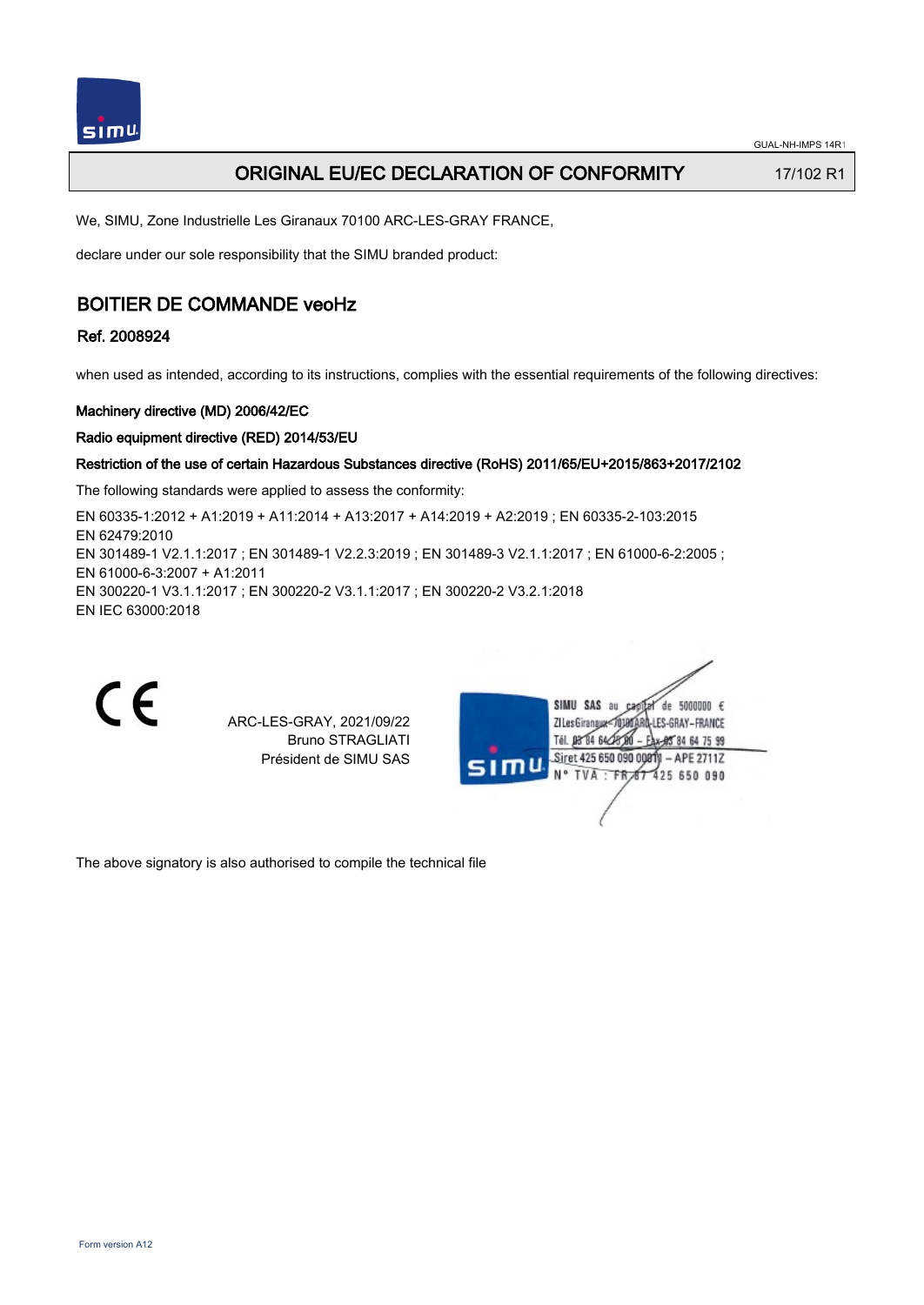

## ORIGINAL EU/EC DECLARATION OF CONFORMITY DECLARATION EU/CE DE CONFORMITE ORIGINALE

17/102 R1

We, SIMU, Zone Industrielle Les Giranaux 70100 ARC-LES-GRAY FRANCE, Nous,

declare under our sole responsibility that the SIMU branded product: declarons sous notre seule responsabilité que le produit de marque SIMU

# BOITIER DE COMMANDE veoHz

## Ref. 2008924

when used as intended, according to its instructions, complies with the essential requirements of the following directives: utilisé, selon l'usage prévu, comme décrit dans son manuel d'utilisation, est conforme aux exigences essentielles des directives suivantes

### Machinery directive (MD) 2006/42/EC

Directive Machine 2006/42/EC

### Radio equipment directive (RED) 2014/53/EU

Directive sur les équipements radio 2014/53/EU

#### Restriction of the use of certain Hazardous Substances directive (RoHS) 2011/65/EU+2015/863+2017/2102 Directive RoHS 2011/65/EU+2015/863+2017/2102

The following standards were applied to assess the conformity:

Les normes de référence suivantes ont été appliquées pour évaluer la conformité

EN 60335‑1:2012 + A1:2019 + A11:2014 + A13:2017 + A14:2019 + A2:2019 ; EN 60335‑2‑103:2015 EN 62479:2010 EN 301489-1 V2.1.1:2017 ; EN 301489-1 V2.2.3:2019 ; EN 301489-3 V2.1.1:2017 ; EN 61000-6-2:2005 ; EN 61000‑6‑3:2007 + A1:2011 EN 300220‑1 V3.1.1:2017 ; EN 300220‑2 V3.1.1:2017 ; EN 300220‑2 V3.2.1:2018 EN IEC 63000:2018

C E

ARC-LES-GRAY, 2021/09/22 Bruno STRAGLIATI Président de SIMU SAS



The above signatory is also authorised to compile the technical file La personne signataire ci-dessus est aussi celle autorisée à constituer le dossier technique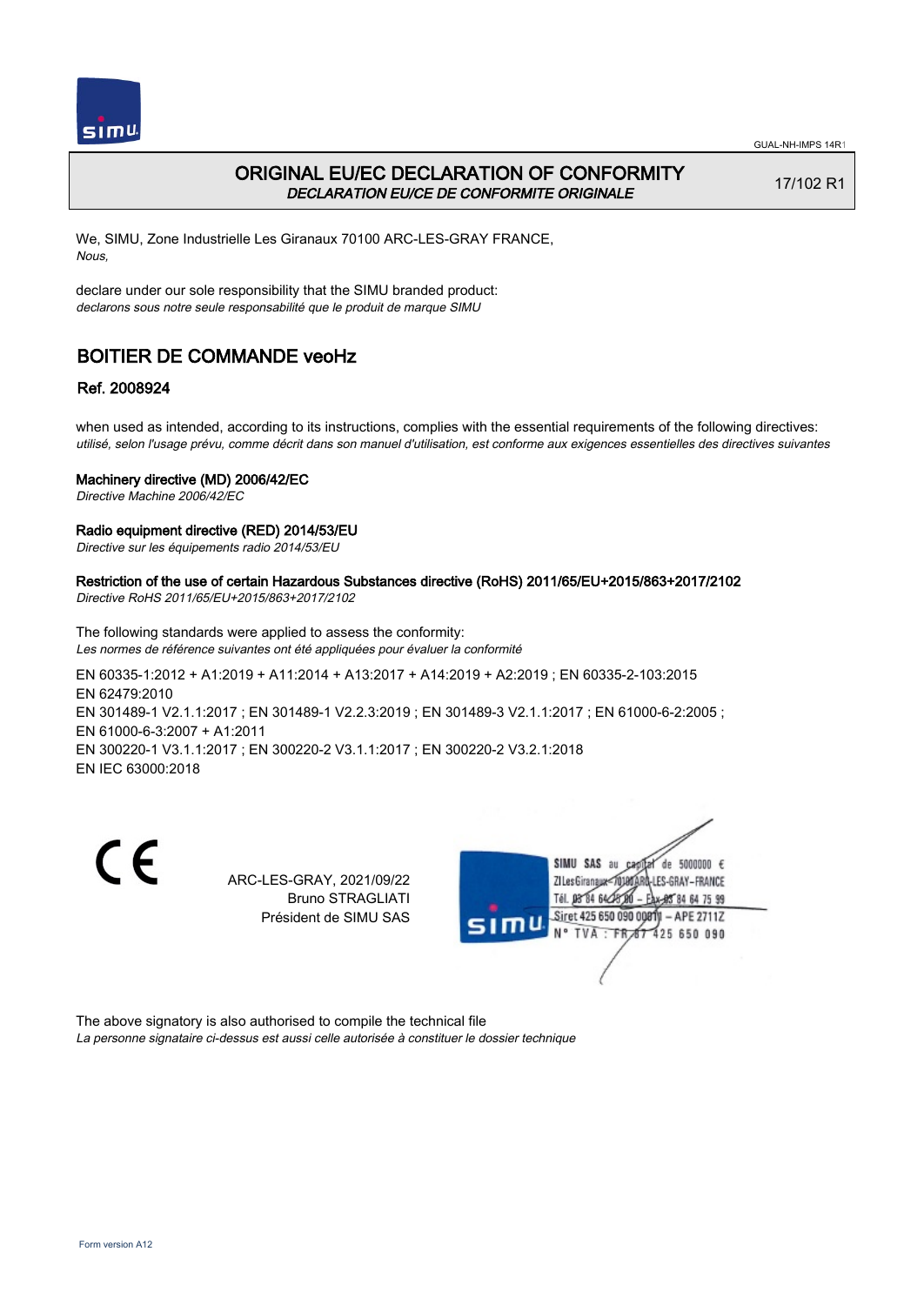

# ORIGINAL EU/EC DECLARATION OF CONFORMITY ORIGINAL EU/EG-KONFORMITÄTSERKLÄRUNG

17/102 R1

We, SIMU, Zone Industrielle Les Giranaux 70100 ARC-LES-GRAY FRANCE, Wir,

declare under our sole responsibility that the SIMU branded product: erklären unter unserer alleinigen Verantwortung, dass das mit der Marke SIMU versehene Produkt

# BOITIER DE COMMANDE veoHz

## Ref. 2008924

when used as intended, according to its instructions, complies with the essential requirements of the following directives: den einschlägigen Bestimmungen der folgenden Richtlinien entspricht, wenn es nach den Anweisungen des Herstellers bestimmungsgemäß verwendet wird

### Machinery directive (MD) 2006/42/EC

Maschinenrichtlinie 2006/42/EC

### Radio equipment directive (RED) 2014/53/EU

Funkanlagen-Richtlinie 2014/53/EU

Restriction of the use of certain Hazardous Substances directive (RoHS) 2011/65/EU+2015/863+2017/2102 RoHS-Richtlinie 2011/65/EU+2015/863+2017/2102

The following standards were applied to assess the conformity: Die Konformität wird durch die Einhaltung folgender Normen nachgewiesen

EN 60335‑1:2012 + A1:2019 + A11:2014 + A13:2017 + A14:2019 + A2:2019 ; EN 60335‑2‑103:2015 EN 62479:2010 EN 301489‑1 V2.1.1:2017 ; EN 301489‑1 V2.2.3:2019 ; EN 301489‑3 V2.1.1:2017 ; EN 61000‑6‑2:2005 ; EN 61000‑6‑3:2007 + A1:2011 EN 300220‑1 V3.1.1:2017 ; EN 300220‑2 V3.1.1:2017 ; EN 300220‑2 V3.2.1:2018 EN IEC 63000:2018

 $\epsilon$ 

ARC-LES-GRAY, 2021/09/22 Bruno STRAGLIATI Président de SIMU SAS



The above signatory is also authorised to compile the technical file

Die oben genannte Person ist auch bevollmächtigt, die relevanten technischen Unterlagen zusammenzustellen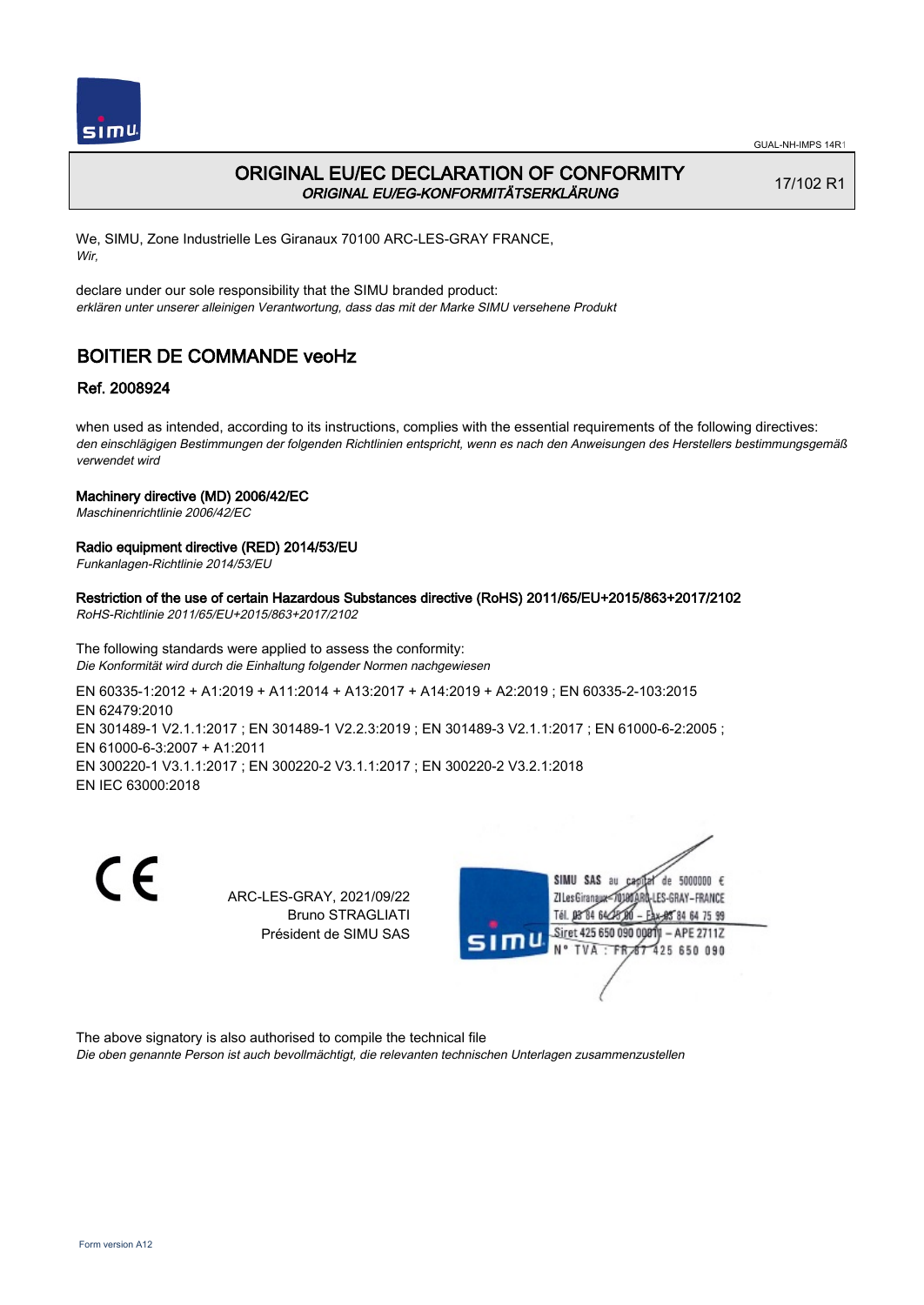



# ORIGINAL EU/EC DECLARATION OF CONFORMITY DECLARACIÓN UE/CE DE CONFORMIDAD ORIGINAL

17/102 R1

We, SIMU, Zone Industrielle Les Giranaux 70100 ARC-LES-GRAY FRANCE, Nosotros,

declare under our sole responsibility that the SIMU branded product: declaramos bajo nuestra única responsabilidad, que los productos de la marca SIMU

# BOITIER DE COMMANDE veoHz

## Ref. 2008924

when used as intended, according to its instructions, complies with the essential requirements of the following directives: cuando se utilizan según el uso previsto, de conformidad con sus instrucciones, cumplen con los requisitos esenciales de las siguientes directivas

### Machinery directive (MD) 2006/42/EC

Directiva "Máquinas" 2006/42/EC

### Radio equipment directive (RED) 2014/53/EU

Directiva equipos radioeléctricos 2014/53/EU

#### Restriction of the use of certain Hazardous Substances directive (RoHS) 2011/65/EU+2015/863+2017/2102 Directiva RoHS 2011/65/EU+2015/863+2017/2102

The following standards were applied to assess the conformity: Las siguientes normas de referencia han sido aplicadas para evaluar la conformidad

EN 60335‑1:2012 + A1:2019 + A11:2014 + A13:2017 + A14:2019 + A2:2019 ; EN 60335‑2‑103:2015 EN 62479:2010 EN 301489‑1 V2.1.1:2017 ; EN 301489‑1 V2.2.3:2019 ; EN 301489‑3 V2.1.1:2017 ; EN 61000‑6‑2:2005 ; EN 61000‑6‑3:2007 + A1:2011 EN 300220‑1 V3.1.1:2017 ; EN 300220‑2 V3.1.1:2017 ; EN 300220‑2 V3.2.1:2018 EN IEC 63000:2018

 $\epsilon$ 

ARC-LES-GRAY, 2021/09/22 Bruno STRAGLIATI Président de SIMU SAS



The above signatory is also authorised to compile the technical file

el firmante, anteriormente mencionado tambien esta facultado para elaborar el expediente tecnico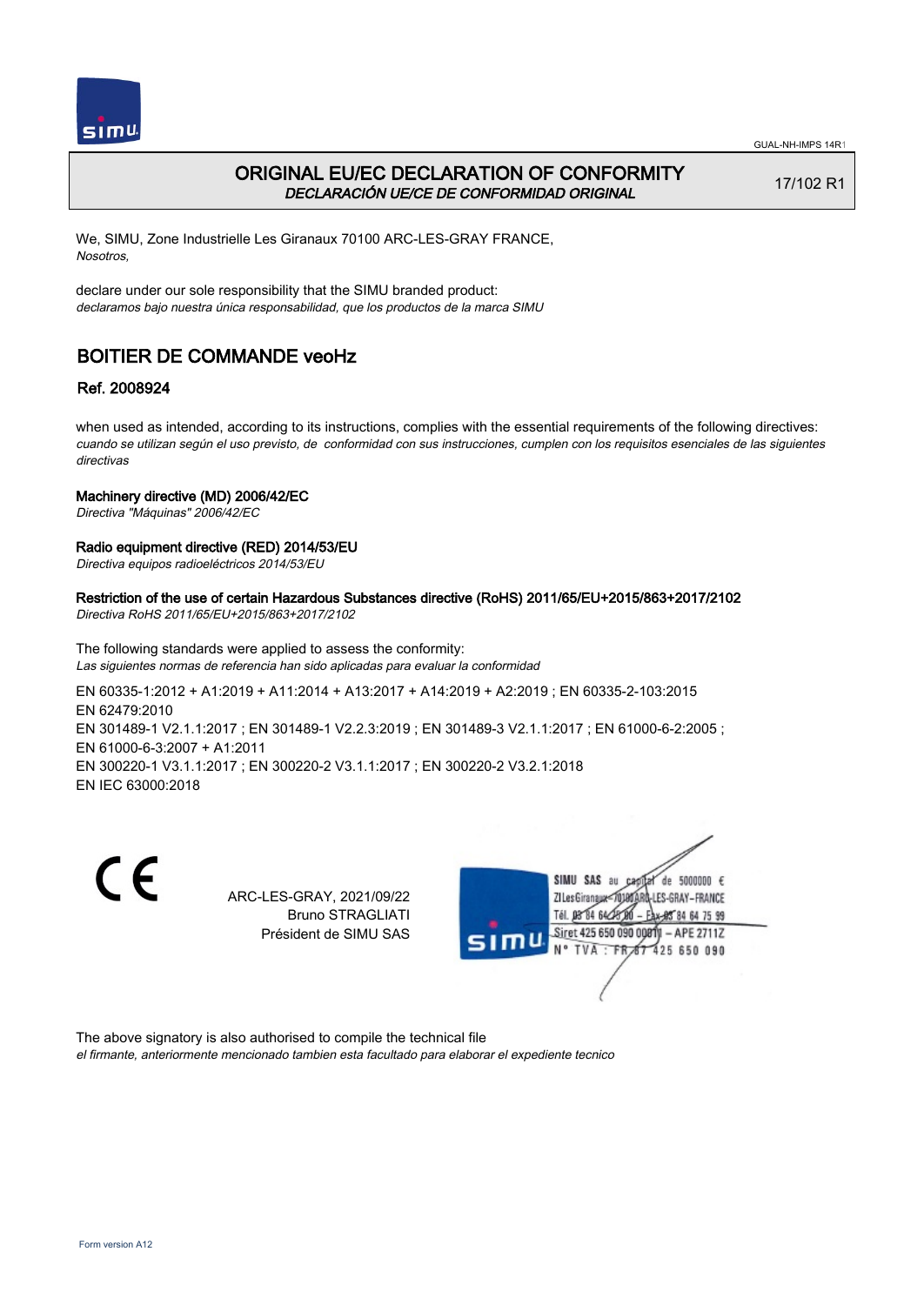

# ORIGINAL EU/EC DECLARATION OF CONFORMITY DICHIARAZIONE DI CONFORMITÀ UE/CE ORIGINALE

17/102 R1

We, SIMU, Zone Industrielle Les Giranaux 70100 ARC-LES-GRAY FRANCE, Noi,

declare under our sole responsibility that the SIMU branded product: dichiariamo sotto la nostra esclusiva responsabilità che l'appareccho di marca SIMU

# BOITIER DE COMMANDE veoHz

## Ref. 2008924

when used as intended, according to its instructions, complies with the essential requirements of the following directives: se utilizzato secondo l'uso previsto, come descritto nel suo manuale d'istruzioni, è conforme ai requisiti essenziali delle seguenti Direttive

### Machinery directive (MD) 2006/42/EC

Direttiva Macchine 2006/42/EC

### Radio equipment directive (RED) 2014/53/EU

Direttiva apparecchiature radio 2014/53/EU

Restriction of the use of certain Hazardous Substances directive (RoHS) 2011/65/EU+2015/863+2017/2102 Direttiva RoHS 2011/65/EU+2015/863+2017/2102

The following standards were applied to assess the conformity: I seguenti standard di riferimento sono stati applicati per ottenere la conformità

EN 60335‑1:2012 + A1:2019 + A11:2014 + A13:2017 + A14:2019 + A2:2019 ; EN 60335‑2‑103:2015 EN 62479:2010 EN 301489-1 V2.1.1:2017 ; EN 301489-1 V2.2.3:2019 ; EN 301489-3 V2.1.1:2017 ; EN 61000-6-2:2005 ; EN 61000‑6‑3:2007 + A1:2011 EN 300220‑1 V3.1.1:2017 ; EN 300220‑2 V3.1.1:2017 ; EN 300220‑2 V3.2.1:2018 EN IEC 63000:2018

C E

ARC-LES-GRAY, 2021/09/22 Bruno STRAGLIATI Président de SIMU SAS



The above signatory is also authorised to compile the technical file Il firmatario è inoltre autorizzato a costituire il fascicolo tecnico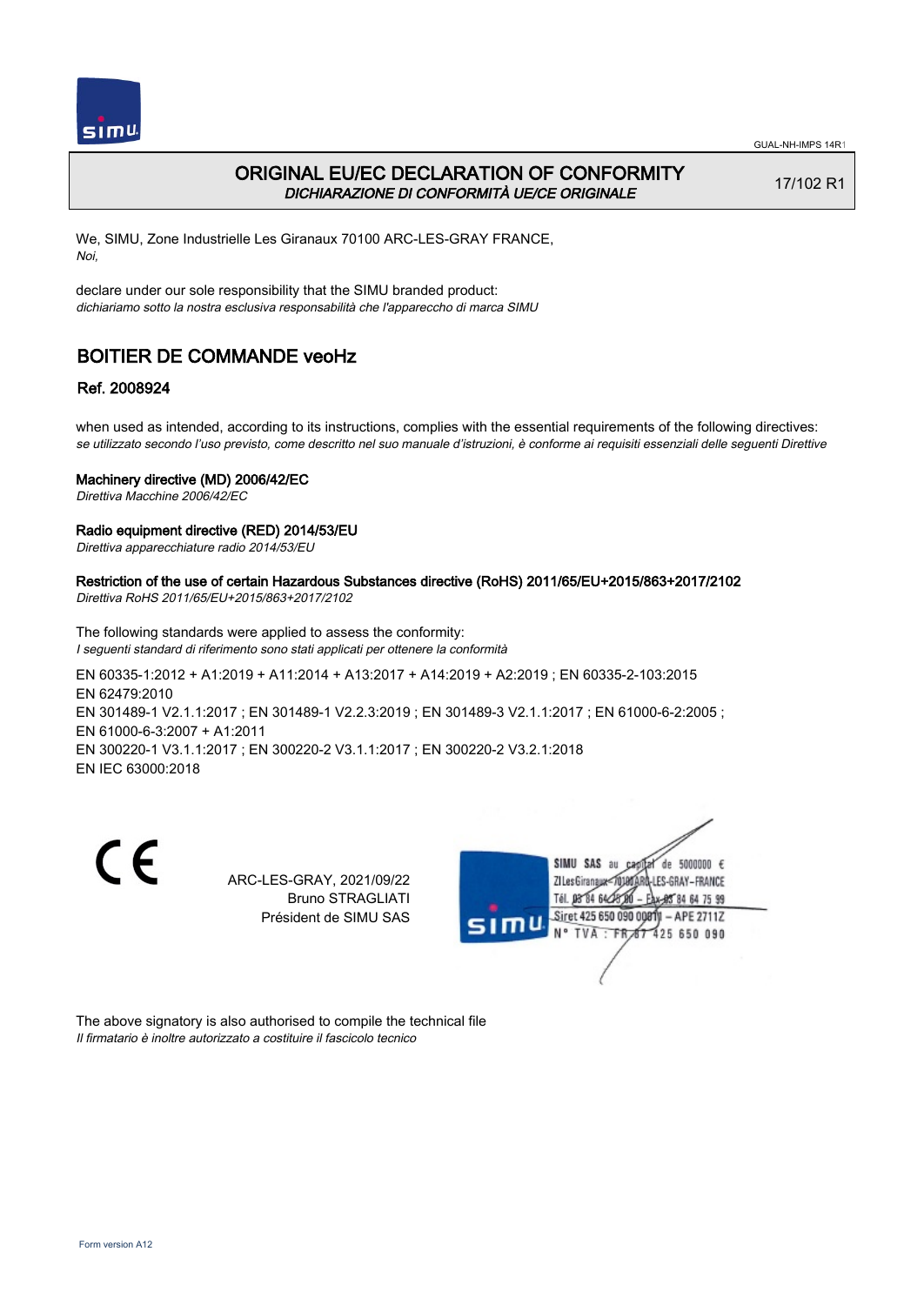

# ORIGINAL EU/EC DECLARATION OF CONFORMITY ОРИГИНАЛНА EU/EC ДЕКЛАРАЦИЯ ЗА СЪОТВЕТСТВИЕ

17/102 R1

We, SIMU, Zone Industrielle Les Giranaux 70100 ARC-LES-GRAY FRANCE, Ние,

declare under our sole responsibility that the SIMU branded product: декларираме на своя лична отговорност, че продукт с търговска марка SIMU

# BOITIER DE COMMANDE veoHz

## Ref. 2008924

when used as intended, according to its instructions, complies with the essential requirements of the following directives: когато се използва съобразно предназначението си и в съответствие с инструкциите е в съответствие с основните изисквания на следните директиви

### Machinery directive (MD) 2006/42/EC

Машинна директива 2006/42/EC

### Radio equipment directive (RED) 2014/53/EU

Директива за радио оборудване 2014/53/EU

#### Restriction of the use of certain Hazardous Substances directive (RoHS) 2011/65/EU+2015/863+2017/2102

RoHS Директива относно ограничението на употребата на определени опасни вещества в електрическото и електронното оборудване 2011/65/EU+2015/863+2017/2102

The following standards were applied to assess the conformity: Следните референтни стандарти са приложени за оценяване на съответствието

EN 60335‑1:2012 + A1:2019 + A11:2014 + A13:2017 + A14:2019 + A2:2019 ; EN 60335‑2‑103:2015 EN 62479:2010 EN 301489-1 V2.1.1:2017 ; EN 301489-1 V2.2.3:2019 ; EN 301489-3 V2.1.1:2017 ; EN 61000-6-2:2005 ; EN 61000‑6‑3:2007 + A1:2011 EN 300220‑1 V3.1.1:2017 ; EN 300220‑2 V3.1.1:2017 ; EN 300220‑2 V3.2.1:2018 EN IEC 63000:2018

C E

ARC-LES-GRAY, 2021/09/22 Bruno STRAGLIATI Président de SIMU SAS



The above signatory is also authorised to compile the technical file Гоеподписващия също е упълномощен да съставя техническо досие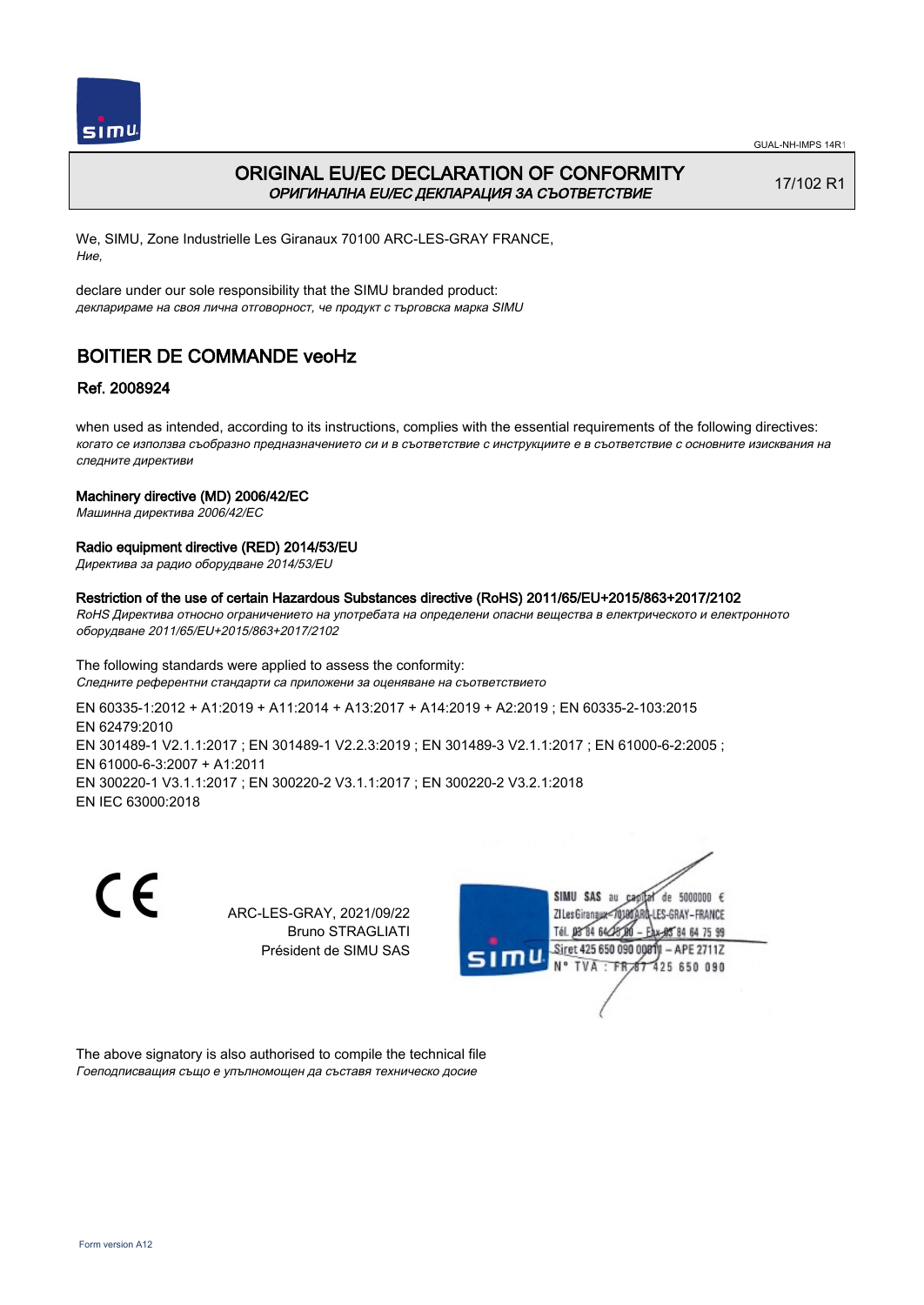

## ORIGINAL EU/EC DECLARATION OF CONFORMITY ORIGINÁLNÍ EU/ES PROHLÁŠENÍ O SHODĚ

17/102 R1

We, SIMU, Zone Industrielle Les Giranaux 70100 ARC-LES-GRAY FRANCE, My,

declare under our sole responsibility that the SIMU branded product: prohlašujeme na svou výlučnou odpovědnost, že výrobek značky SIMU

# BOITIER DE COMMANDE veoHz

## Ref. 2008924

when used as intended, according to its instructions, complies with the essential requirements of the following directives: pokud je používán v souladu s účelem použití a s návodem, splňuje základní požadavky těchto směrnic

### Machinery directive (MD) 2006/42/EC

Směrnice o strojních zařízeních 2006/42/EC

#### Radio equipment directive (RED) 2014/53/EU

Směrnice o dodávání rádiových zařízení na trh 2014/53/EU

#### Restriction of the use of certain Hazardous Substances directive (RoHS) 2011/65/EU+2015/863+2017/2102

Směrnice o omezení používání některých nebezpečných látek v elektrických a elektronických zařízeních 2011/65/EU+2015/863+2017/2102

The following standards were applied to assess the conformity: Pro posouzení shody byly použity následující normy

EN 60335‑1:2012 + A1:2019 + A11:2014 + A13:2017 + A14:2019 + A2:2019 ; EN 60335‑2‑103:2015 EN 62479:2010 EN 301489-1 V2.1.1:2017 ; EN 301489-1 V2.2.3:2019 ; EN 301489-3 V2.1.1:2017 ; EN 61000-6-2:2005 ; EN 61000‑6‑3:2007 + A1:2011 EN 300220‑1 V3.1.1:2017 ; EN 300220‑2 V3.1.1:2017 ; EN 300220‑2 V3.2.1:2018 EN IEC 63000:2018

C E

ARC-LES-GRAY, 2021/09/22 Bruno STRAGLIATI Président de SIMU SAS



The above signatory is also authorised to compile the technical file Výše uvedená osoba je také osoba pověřená sestavením technické dokumentace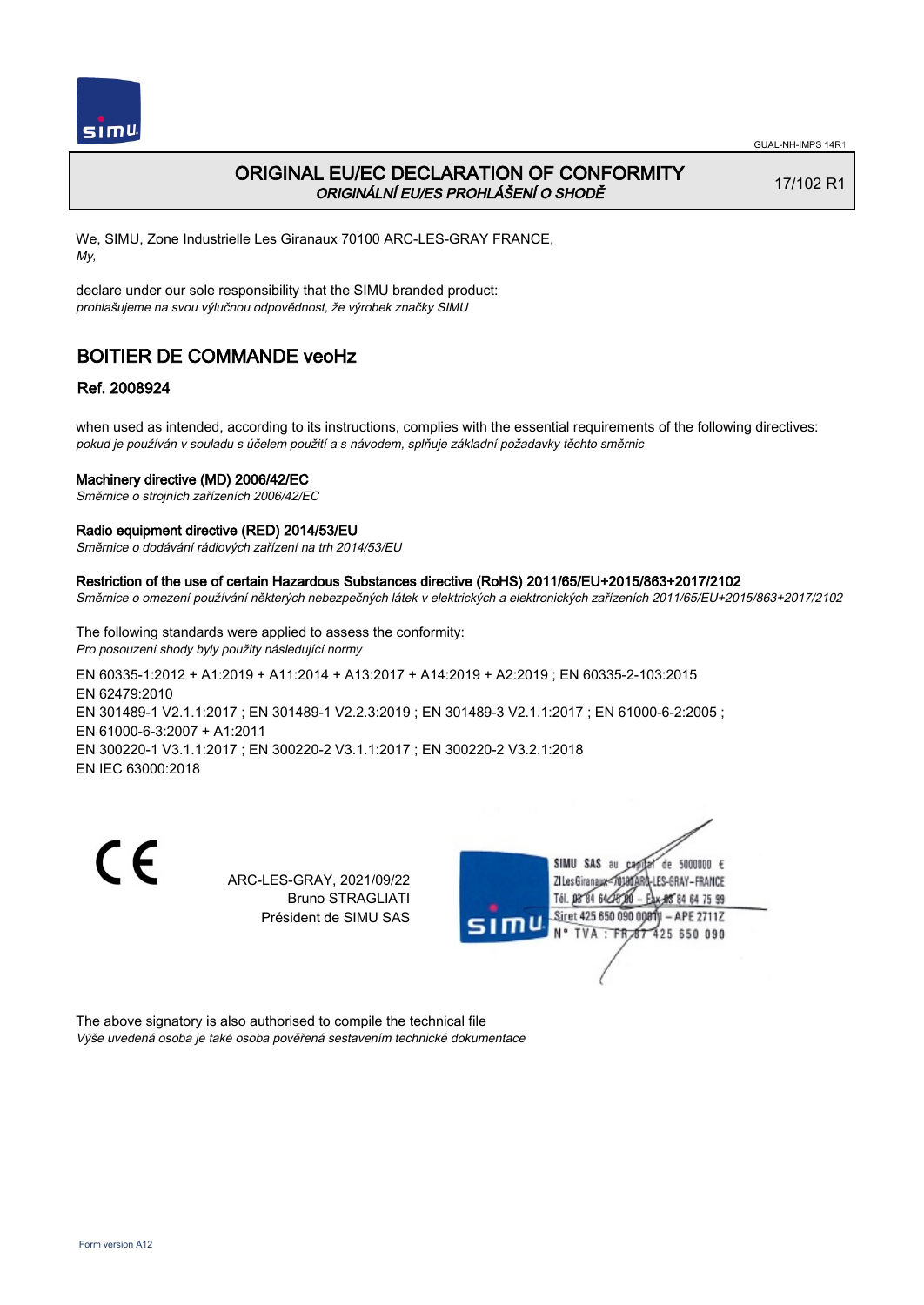



# ORIGINAL EU/EC DECLARATION OF CONFORMITY ORIGINAL EU/EF-OVERENSSTEMMELSESERKLÆRING

17/102 R1

We, SIMU, Zone Industrielle Les Giranaux 70100 ARC-LES-GRAY FRANCE, Vi,

declare under our sole responsibility that the SIMU branded product: erklærer som eneansvarlige, at SIMU mærkede produkter

# BOITIER DE COMMANDE veoHz

## Ref. 2008924

when used as intended, according to its instructions, complies with the essential requirements of the following directives: når det anvendes efter hensigten, efter dennes instrukser, overholder kravene i følgende direktiver

### Machinery directive (MD) 2006/42/EC

Maskindirektivet 2006/42/EC

### Radio equipment directive (RED) 2014/53/EU

Radioudstyrsdirektivet 2014/53/EU

#### Restriction of the use of certain Hazardous Substances directive (RoHS) 2011/65/EU+2015/863+2017/2102 RoHS direktiv 2011/65/EU+2015/863+2017/2102

The following standards were applied to assess the conformity: Referencestandarderne der følger blev anvendt til at vurdere overholdelsen

EN 60335‑1:2012 + A1:2019 + A11:2014 + A13:2017 + A14:2019 + A2:2019 ; EN 60335‑2‑103:2015 EN 62479:2010 EN 301489-1 V2.1.1:2017 ; EN 301489-1 V2.2.3:2019 ; EN 301489-3 V2.1.1:2017 ; EN 61000-6-2:2005 ; EN 61000‑6‑3:2007 + A1:2011 EN 300220‑1 V3.1.1:2017 ; EN 300220‑2 V3.1.1:2017 ; EN 300220‑2 V3.2.1:2018 EN IEC 63000:2018

C E

ARC-LES-GRAY, 2021/09/22 Bruno STRAGLIATI Président de SIMU SAS



The above signatory is also authorised to compile the technical file Personen nævnt ovenfor er også godkendt til at udarbejde det tekniske dossier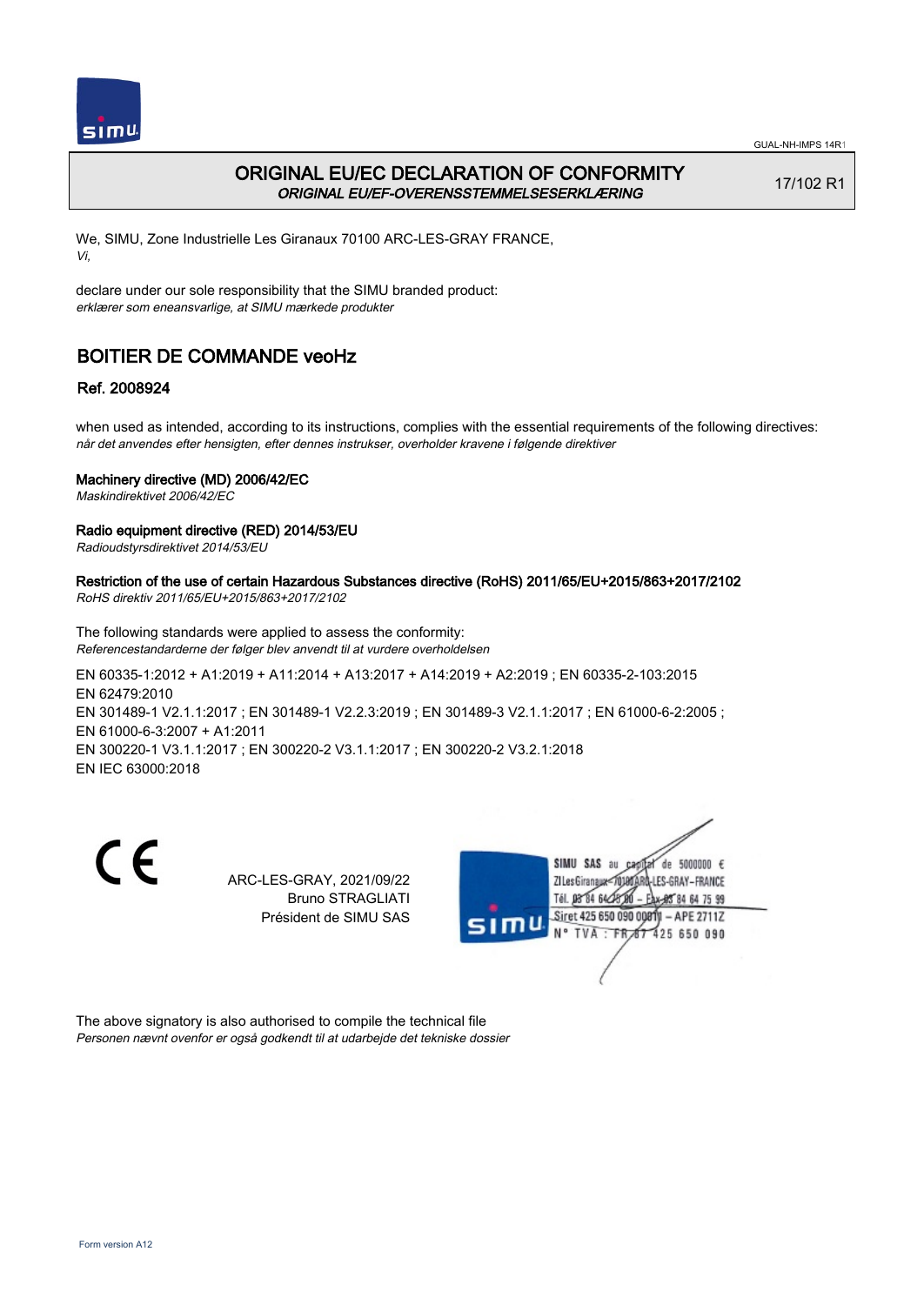

## ORIGINAL EU/EC DECLARATION OF CONFORMITY EL/EK VASTAVUSDEKLARATSIOON

17/102 R1

We, SIMU, Zone Industrielle Les Giranaux 70100 ARC-LES-GRAY FRANCE, Meie,

declare under our sole responsibility that the SIMU branded product: kinnitame kogu vastutusega, et SIMU kaubamärgiga tooted

# BOITIER DE COMMANDE veoHz

## Ref. 2008924

when used as intended, according to its instructions, complies with the essential requirements of the following directives: kui kasutatakse eesmärgipäraselt ja juhiste kohaselt, vastavad käesoleva direktiivi põhinõuetele

### Machinery directive (MD) 2006/42/EC

Masinate direktiiv 2006/42/EC

#### Radio equipment directive (RED) 2014/53/EU

Direktiiv raadioseadmete turul kättesaadavuse kohta 2014/53/EU

#### Restriction of the use of certain Hazardous Substances directive (RoHS) 2011/65/EU+2015/863+2017/2102

RoHs direktiiv ohtlike ainete kasutamise piirangute kohta elektri- ja elektroonikaseadmetes 2011/65/EU+2015/863+2017/2102

The following standards were applied to assess the conformity: Vastavusdeklaratsiooni hindamiseks kasutatakse järgmisi standardeid

EN 60335‑1:2012 + A1:2019 + A11:2014 + A13:2017 + A14:2019 + A2:2019 ; EN 60335‑2‑103:2015 EN 62479:2010 EN 301489-1 V2.1.1:2017 ; EN 301489-1 V2.2.3:2019 ; EN 301489-3 V2.1.1:2017 ; EN 61000-6-2:2005 ; EN 61000‑6‑3:2007 + A1:2011 EN 300220‑1 V3.1.1:2017 ; EN 300220‑2 V3.1.1:2017 ; EN 300220‑2 V3.2.1:2018 EN IEC 63000:2018

C E

ARC-LES-GRAY, 2021/09/22 Bruno STRAGLIATI Président de SIMU SAS



The above signatory is also authorised to compile the technical file Eelpool nimetatud isik on volitatud koostama tehnilist dokumentatsiooni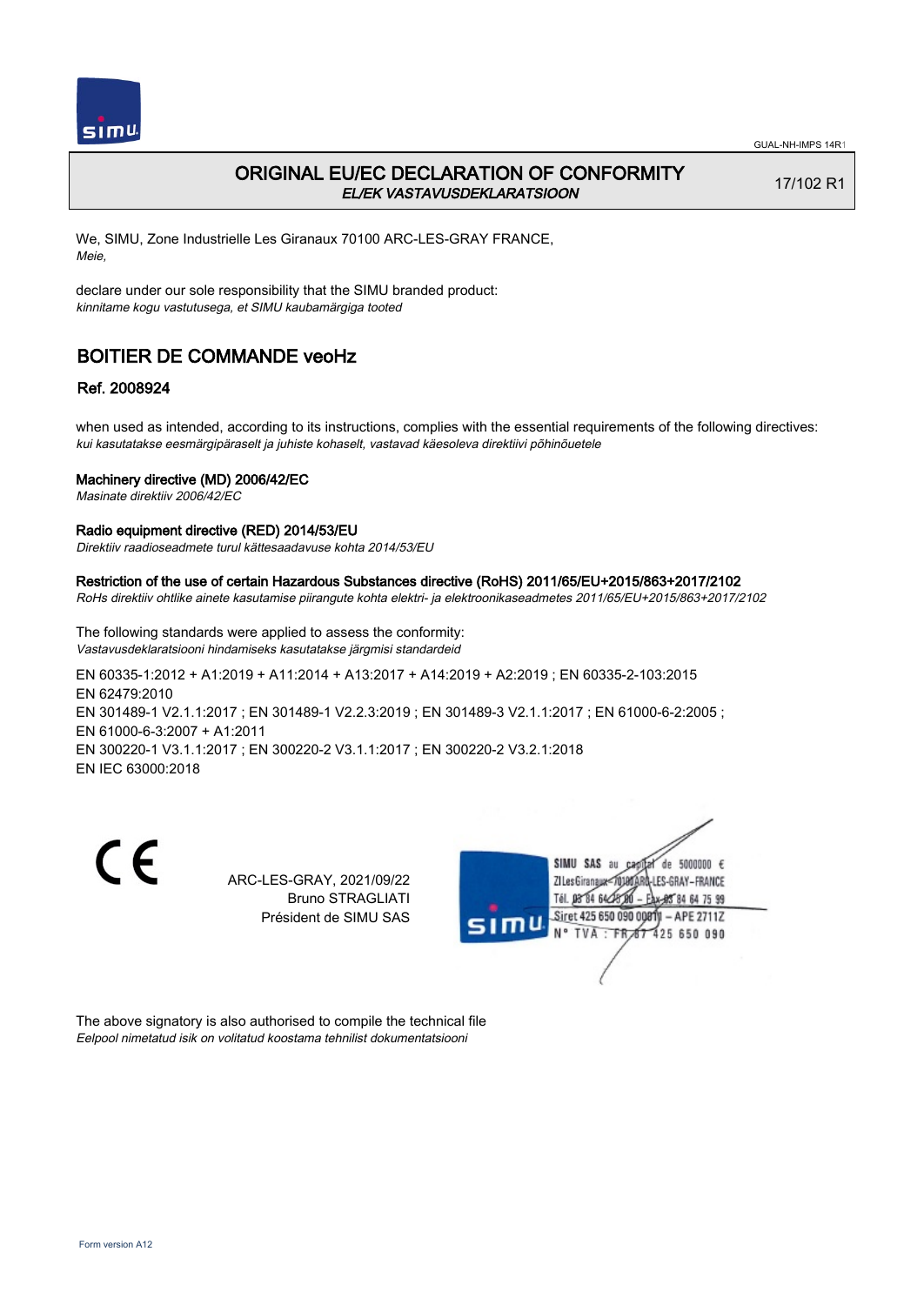

GUAL-NH-IMPS 14R1

# ORIGINAL EU/EC DECLARATION OF CONFORMITY ALKUPERÄISET EU/EY-VAATIMUSTENMUKAISUUSVAKUUTUS

17/102 R1

We, SIMU, Zone Industrielle Les Giranaux 70100 ARC-LES-GRAY FRANCE, Me,

declare under our sole responsibility that the SIMU branded product: vakuutamme omalla vastuullamme, että SIMU merkkituote

# BOITIER DE COMMANDE veoHz

## Ref. 2008924

when used as intended, according to its instructions, complies with the essential requirements of the following directives: kun käytettynä oikein ja sen ohjeiden mukaan, noudattaa seuraavien direktiivien olennaisia vaatimuksia

## Machinery directive (MD) 2006/42/EC

Konedirektiivin 2006/42/EC

## Radio equipment directive (RED) 2014/53/EU

Radiolaitteiden direktiivin 2014/53/EU

#### Restriction of the use of certain Hazardous Substances directive (RoHS) 2011/65/EU+2015/863+2017/2102 RoHS direktiivin 2011/65/EU+2015/863+2017/2102

The following standards were applied to assess the conformity: Seuraavia viitestandardeja sovellettiin vaatimustenmukaisuusvakuutusta arvioitaessa

EN 60335‑1:2012 + A1:2019 + A11:2014 + A13:2017 + A14:2019 + A2:2019 ; EN 60335‑2‑103:2015 EN 62479:2010 EN 301489-1 V2.1.1:2017 ; EN 301489-1 V2.2.3:2019 ; EN 301489-3 V2.1.1:2017 ; EN 61000-6-2:2005 ; EN 61000‑6‑3:2007 + A1:2011 EN 300220‑1 V3.1.1:2017 ; EN 300220‑2 V3.1.1:2017 ; EN 300220‑2 V3.2.1:2018 EN IEC 63000:2018

C E

ARC-LES-GRAY, 2021/09/22 Bruno STRAGLIATI Président de SIMU SAS



The above signatory is also authorised to compile the technical file Yllä allekirjoittaja on myös valtuutettu kokoamaan teknisten tiedostojen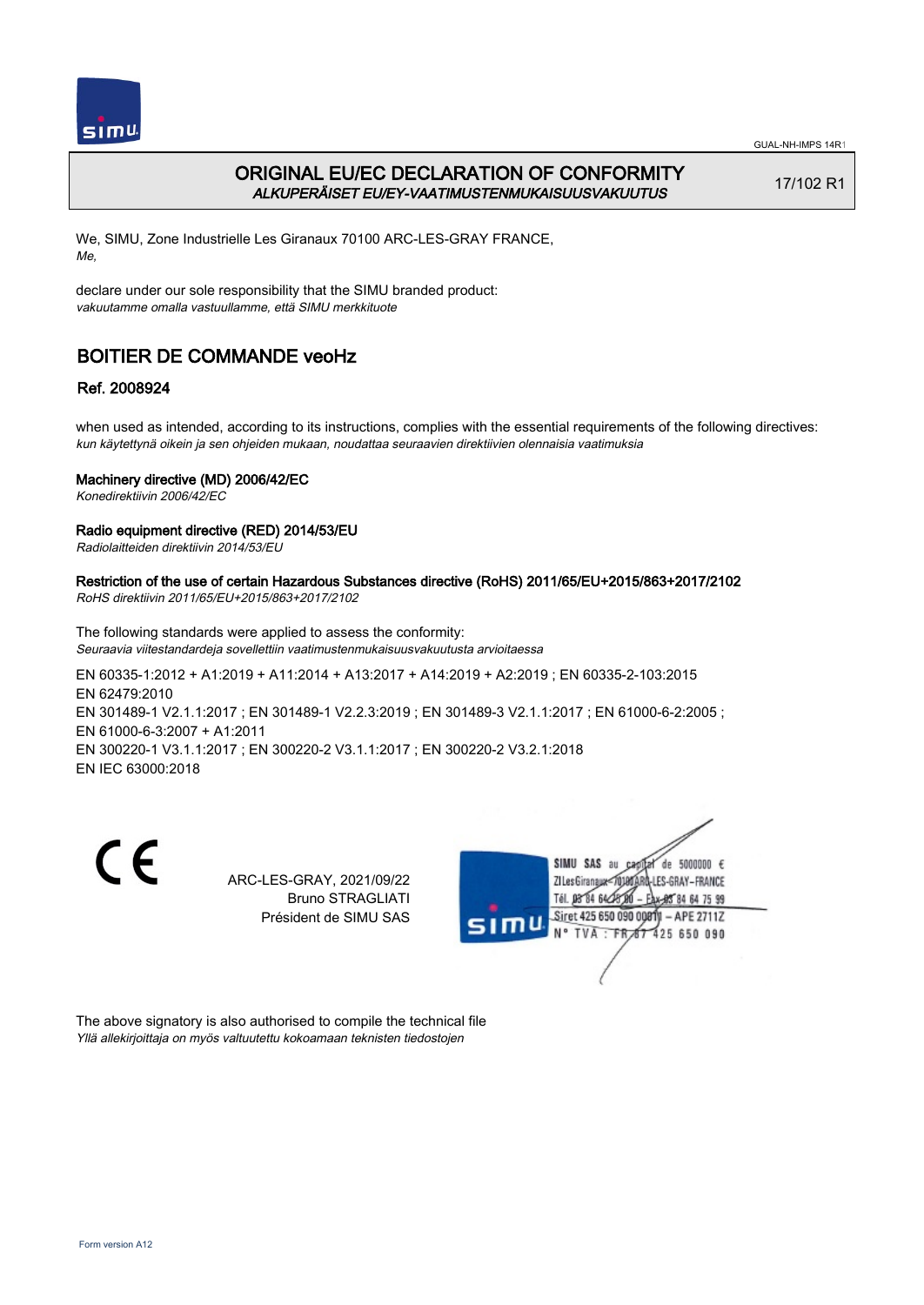

## ORIGINAL EU/EC DECLARATION OF CONFORMITY ΠΡΩΤΟΤΥΠΟ ΔΗΛΩΣΗ ΣΥΜΜΟΡΦΩΣΗΣ ΕΕ/EK

17/102 R1

We, SIMU, Zone Industrielle Les Giranaux 70100 ARC-LES-GRAY FRANCE, εμείς,

declare under our sole responsibility that the SIMU branded product: Δηλώνουμε αναλαμβάνοντας την αποκλειστική ευθύνη ότι το επώνυμο προϊόν SIMU

# BOITIER DE COMMANDE veoHz

## Ref. 2008924

when used as intended, according to its instructions, complies with the essential requirements of the following directives: όταν χρησιμοποιείται όπως έχει προβλεφθεί, σύμφωνα με τις οδηγίες του, συμφωνεί με τις βασικές απαιτήσεις των ακόλουθων οδηγιών

### Machinery directive (MD) 2006/42/EC

Οδηγία περι μηχανικού εξοπλισμού 2006/42/EC

### Radio equipment directive (RED) 2014/53/EU

Οδηγία ραδιοεξοπλισμού 2014/53/EU

#### Restriction of the use of certain Hazardous Substances directive (RoHS) 2011/65/EU+2015/863+2017/2102 Οδηγίας RoHS 2011/65/EU+2015/863+2017/2102

The following standards were applied to assess the conformity: Τα πρότυπα αναφοράς που ακολουθούν εφαρμόστηκαν με σκοπό την αξιολόγηση της συμμόρφωσης

EN 60335‑1:2012 + A1:2019 + A11:2014 + A13:2017 + A14:2019 + A2:2019 ; EN 60335‑2‑103:2015 EN 62479:2010 EN 301489-1 V2.1.1:2017 ; EN 301489-1 V2.2.3:2019 ; EN 301489-3 V2.1.1:2017 ; EN 61000-6-2:2005 ; EN 61000‑6‑3:2007 + A1:2011 EN 300220‑1 V3.1.1:2017 ; EN 300220‑2 V3.1.1:2017 ; EN 300220‑2 V3.2.1:2018

EN IEC 63000:2018

C E

ARC-LES-GRAY, 2021/09/22 Bruno STRAGLIATI Président de SIMU SAS



The above signatory is also authorised to compile the technical file

Το πρόσωπο που αναφέρεται παραπάνω είναι επίσης εξουσιοδοτημένο να καταρτίσει τον τεχνικό φάκελο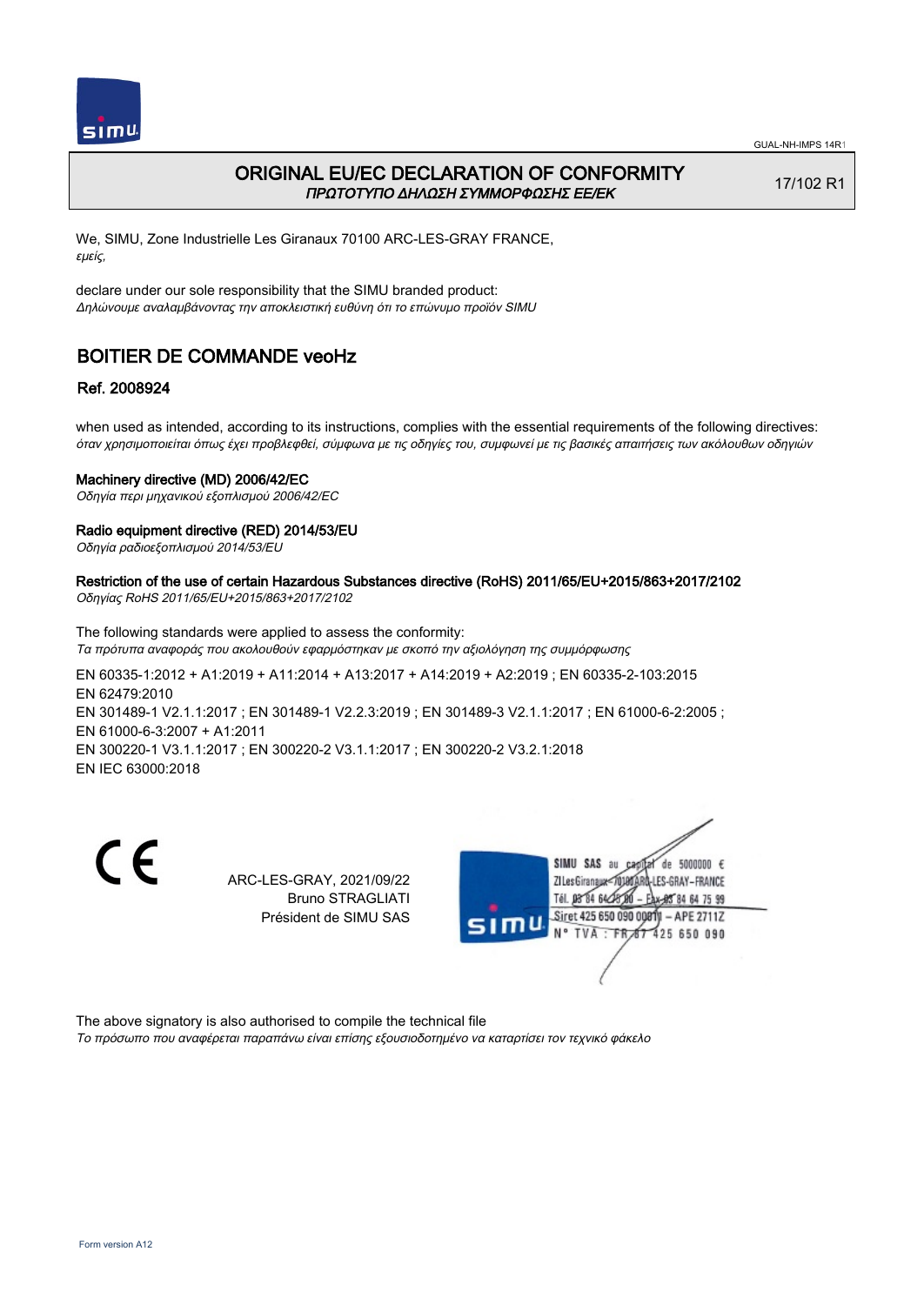

# ORIGINAL EU/EC DECLARATION OF CONFORMITY ORGINALNA EU/EC DEKLARACIJA O USKLAĐENOSTI

17/102 R1

We, SIMU, Zone Industrielle Les Giranaux 70100 ARC-LES-GRAY FRANCE, Mi,

declare under our sole responsibility that the SIMU branded product: izjavljujemo pod punom odgovornošču da je proizvod marke SIMU

# BOITIER DE COMMANDE veoHz

## Ref. 2008924

when used as intended, according to its instructions, complies with the essential requirements of the following directives: ako se upotrebljava prema namjeni, prema važećim uputama, usklađen sa prijeko potrebnim zahtijevima slijedećih direktiva

### Machinery directive (MD) 2006/42/EC

Direktiva o strojevima 2006/42/EC

### Radio equipment directive (RED) 2014/53/EU

Direktiva za radijsku opremu 2014/53/EU

Restriction of the use of certain Hazardous Substances directive (RoHS) 2011/65/EU+2015/863+2017/2102 Direktiva RoHS 2011/65/EU+2015/863+2017/2102

The following standards were applied to assess the conformity: Slijedeće reference standarda se primjenjuju da se odredi usklađenost

EN 60335‑1:2012 + A1:2019 + A11:2014 + A13:2017 + A14:2019 + A2:2019 ; EN 60335‑2‑103:2015 EN 62479:2010 EN 301489-1 V2.1.1:2017 ; EN 301489-1 V2.2.3:2019 ; EN 301489-3 V2.1.1:2017 ; EN 61000-6-2:2005 ; EN 61000‑6‑3:2007 + A1:2011 EN 300220‑1 V3.1.1:2017 ; EN 300220‑2 V3.1.1:2017 ; EN 300220‑2 V3.2.1:2018 EN IEC 63000:2018

C E

ARC-LES-GRAY, 2021/09/22 Bruno STRAGLIATI Président de SIMU SAS



The above signatory is also authorised to compile the technical file Gore navedeni potpisnik također je ovlašten za sastavljanje tehničkog dokumenta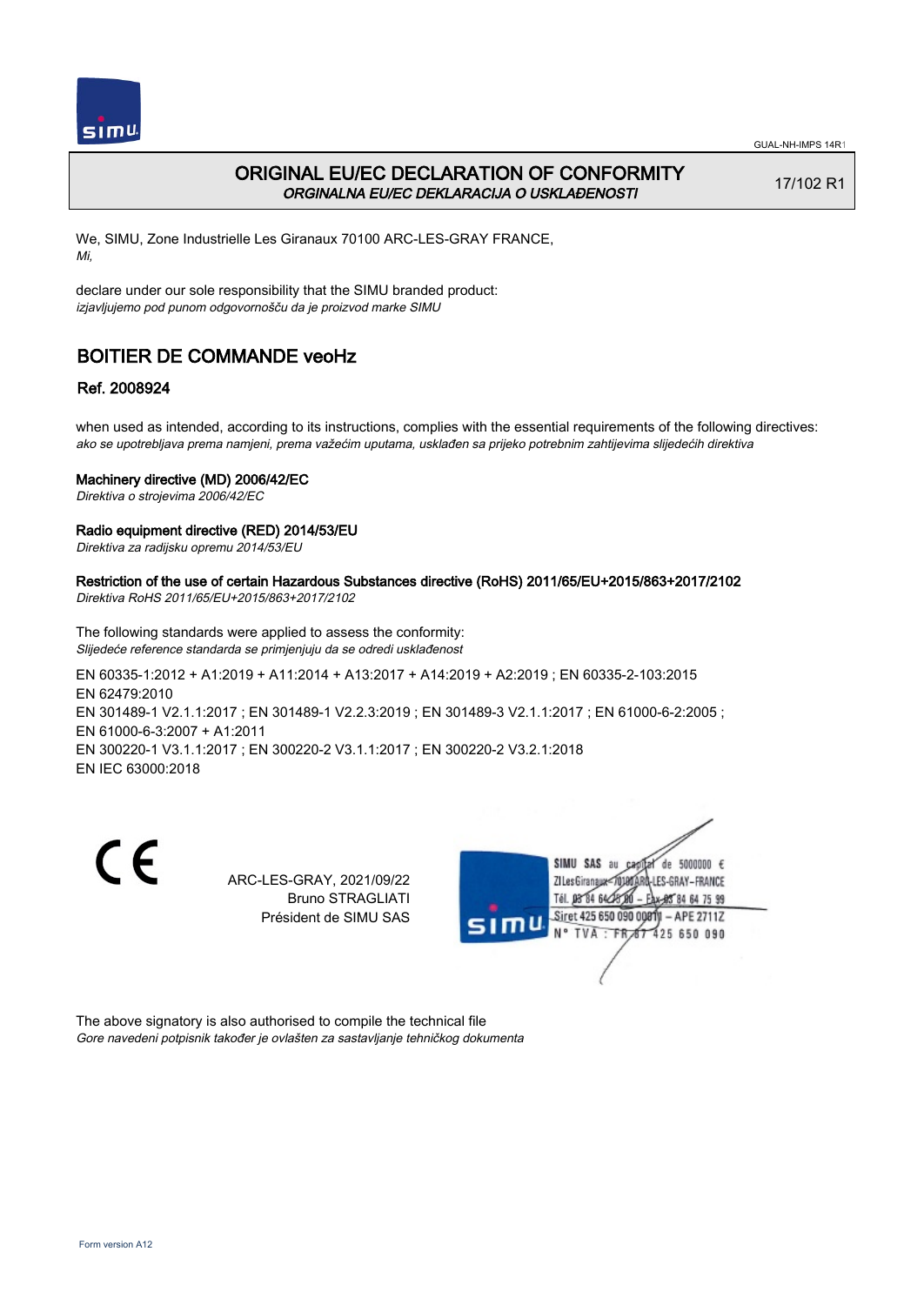

## ORIGINAL EU/EC DECLARATION OF CONFORMITY Eredeti EU/CE Megfelelőségi Nyilatkozat

17/102 R1

We, SIMU, Zone Industrielle Les Giranaux 70100 ARC-LES-GRAY FRANCE, Alulírott,

declare under our sole responsibility that the SIMU branded product: felelősségünk teljes tudatában kijelentjük, hogy a szóban forgó SIMU termék

# BOITIER DE COMMANDE veoHz

## Ref. 2008924

when used as intended, according to its instructions, complies with the essential requirements of the following directives: megfelel, az alábbi irányelvekben megfogalmazott alapvető követelményeknek

### Machinery directive (MD) 2006/42/EC

Gépekre vonatkozó irányelv 2006/42/EC

### Radio equipment directive (RED) 2014/53/EU

A rádióberendezésekről szóló irányelv 2014/53/EU

# Restriction of the use of certain Hazardous Substances directive (RoHS) 2011/65/EU+2015/863+2017/2102

RoHS irányelv 2011/65/EU+2015/863+2017/2102

The following standards were applied to assess the conformity: A megfelelőség biztosításának érdekében az alábbi szabványok kerültek alkalmazásra

EN 60335‑1:2012 + A1:2019 + A11:2014 + A13:2017 + A14:2019 + A2:2019 ; EN 60335‑2‑103:2015 EN 62479:2010 EN 301489-1 V2.1.1:2017 ; EN 301489-1 V2.2.3:2019 ; EN 301489-3 V2.1.1:2017 ; EN 61000-6-2:2005 ; EN 61000‑6‑3:2007 + A1:2011 EN 300220‑1 V3.1.1:2017 ; EN 300220‑2 V3.1.1:2017 ; EN 300220‑2 V3.2.1:2018 EN IEC 63000:2018

C E

ARC-LES-GRAY, 2021/09/22 Bruno STRAGLIATI Président de SIMU SAS



The above signatory is also authorised to compile the technical file A fent említett aláíró is jogosult a műszaki dokumentáció összeállítására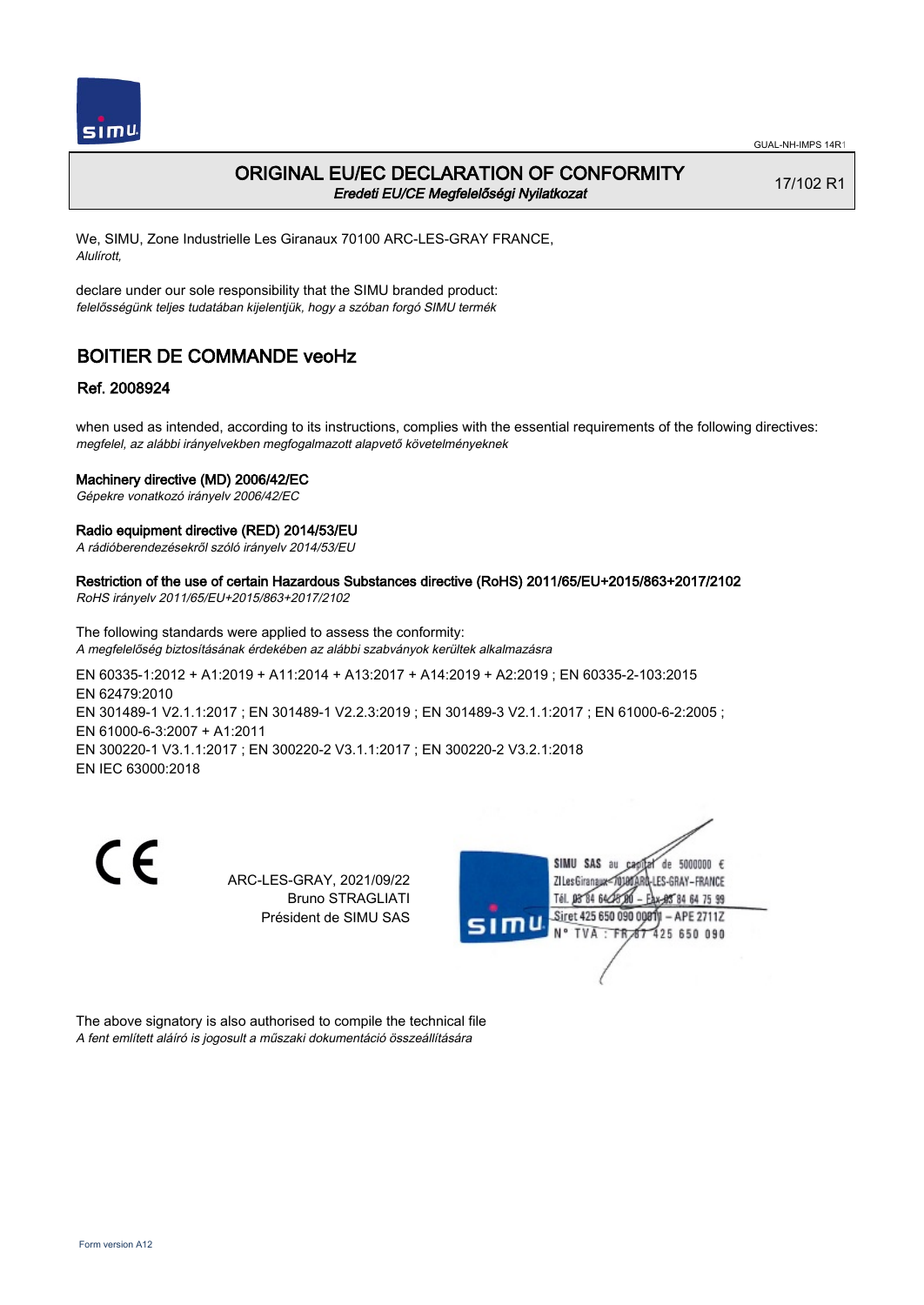

## ORIGINAL EU/EC DECLARATION OF CONFORMITY ORIGINALI ES/EB ATITIKTIES DEKLARACIJA

17/102 R1

We, SIMU, Zone Industrielle Les Giranaux 70100 ARC-LES-GRAY FRANCE, Mes,

declare under our sole responsibility that the SIMU branded product: atsakingai deklaruojame, kad SIMU kompanijos produktas

# BOITIER DE COMMANDE veoHz

## Ref. 2008924

when used as intended, according to its instructions, complies with the essential requirements of the following directives: naudojamas pagal paskirtį, pagal gamintojo instrukcijas, atitinka esminius šių Direktyvų reikalavimus

### Machinery directive (MD) 2006/42/EC

Mašinų direktyva 2006/42/EC

### Radio equipment directive (RED) 2014/53/EU

Radijo ryšio įrenginių direktyva 2014/53/EU

Restriction of the use of certain Hazardous Substances directive (RoHS) 2011/65/EU+2015/863+2017/2102 PMNA (RoHS) direktyva 2011/65/EU+2015/863+2017/2102

The following standards were applied to assess the conformity: Įverinti deklaruojamą atitiktį buvo taikomi toliau nurodyti standartai

EN 60335‑1:2012 + A1:2019 + A11:2014 + A13:2017 + A14:2019 + A2:2019 ; EN 60335‑2‑103:2015 EN 62479:2010 EN 301489-1 V2.1.1:2017 ; EN 301489-1 V2.2.3:2019 ; EN 301489-3 V2.1.1:2017 ; EN 61000-6-2:2005 ; EN 61000‑6‑3:2007 + A1:2011 EN 300220‑1 V3.1.1:2017 ; EN 300220‑2 V3.1.1:2017 ; EN 300220‑2 V3.2.1:2018 EN IEC 63000:2018

C E

ARC-LES-GRAY, 2021/09/22 Bruno STRAGLIATI Président de SIMU SAS



The above signatory is also authorised to compile the technical file Asmuo, pasirašęs šią deklaraciją, taip pat turi įgaliojimą sudaryti techninę bylą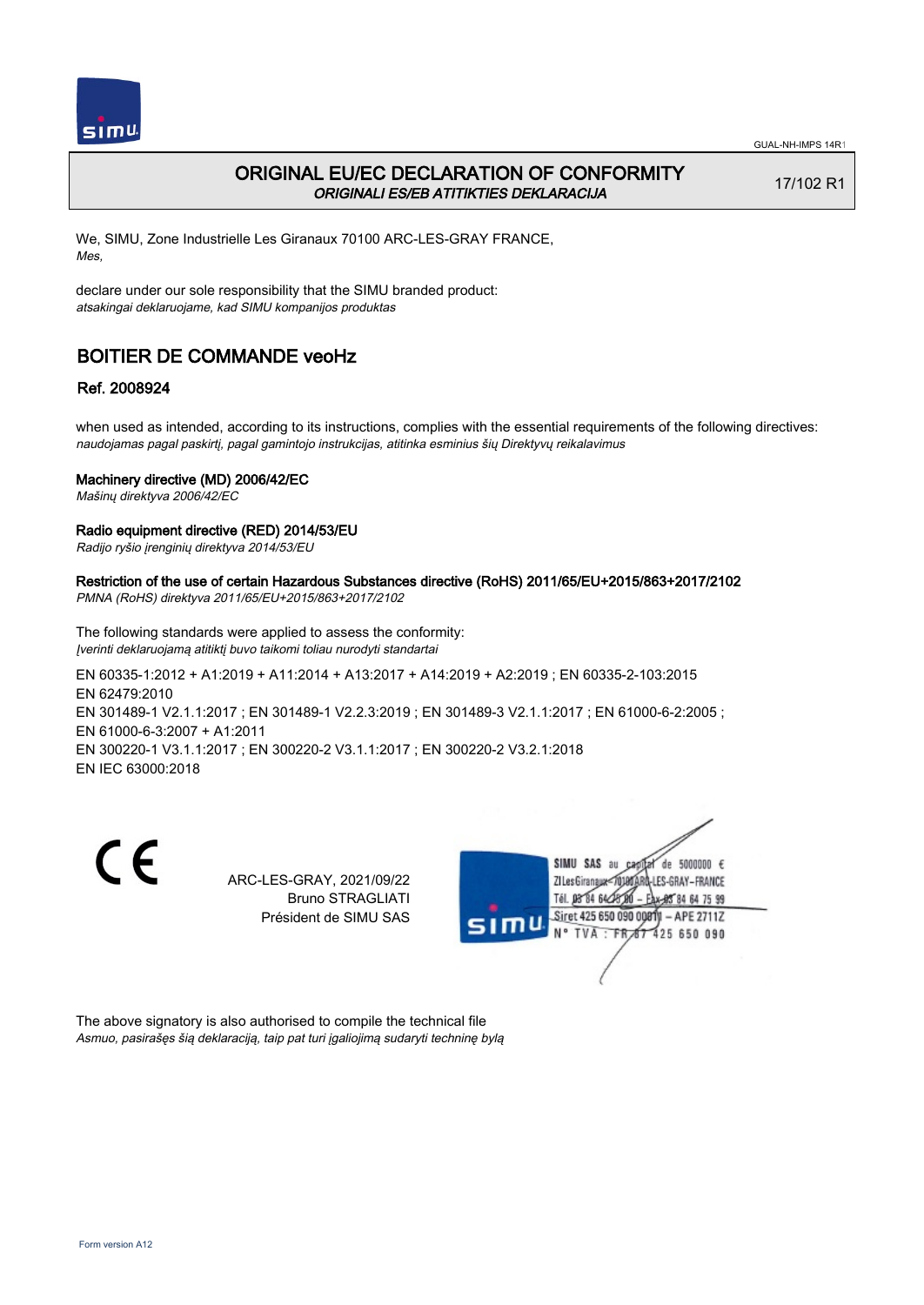

## ORIGINAL EU/EC DECLARATION OF CONFORMITY ES/EK ATBILSTĪBAS DEKLARĀCIJA

17/102 R1

We, SIMU, Zone Industrielle Les Giranaux 70100 ARC-LES-GRAY FRANCE, Mēs,

declare under our sole responsibility that the SIMU branded product: ar pilnu atbildību, apliecinām, ka SIMU zīmola produkti,

# BOITIER DE COMMANDE veoHz

### Ref. 2008924

when used as intended, according to its instructions, complies with the essential requirements of the following directives: ja tie tiek lietoti saskaņā ar norādījumiem, atbilst šo direktīvu pamatprasībām

### Machinery directive (MD) 2006/42/EC

Mašīnu Direktīva 2006/42/EC

#### Radio equipment directive (RED) 2014/53/EU

Direktīva par radioiekārtu pieejamību tirgū 2014/53/EU

#### Restriction of the use of certain Hazardous Substances directive (RoHS) 2011/65/EU+2015/863+2017/2102

RoHs Direktīva par dažādu bīstamu vielu izmantošanas ierobežošanu elektriskās un elektroniskās iekārtās 2011/65/EU+2015/863+2017/2102

The following standards were applied to assess the conformity: Atbilstības deklarācijas novērtēšanai tiek pielietoti sekojoši standarti

EN 60335‑1:2012 + A1:2019 + A11:2014 + A13:2017 + A14:2019 + A2:2019 ; EN 60335‑2‑103:2015 EN 62479:2010 EN 301489‑1 V2.1.1:2017 ; EN 301489‑1 V2.2.3:2019 ; EN 301489‑3 V2.1.1:2017 ; EN 61000‑6‑2:2005 ; EN 61000‑6‑3:2007 + A1:2011 EN 300220‑1 V3.1.1:2017 ; EN 300220‑2 V3.1.1:2017 ; EN 300220‑2 V3.2.1:2018 EN IEC 63000:2018

 $\epsilon$ 

ARC-LES-GRAY, 2021/09/22 Bruno STRAGLIATI Président de SIMU SAS



The above signatory is also authorised to compile the technical file Iepriekš minētā persona ir pilnvarota sastādīt tehnisko dokumentāciju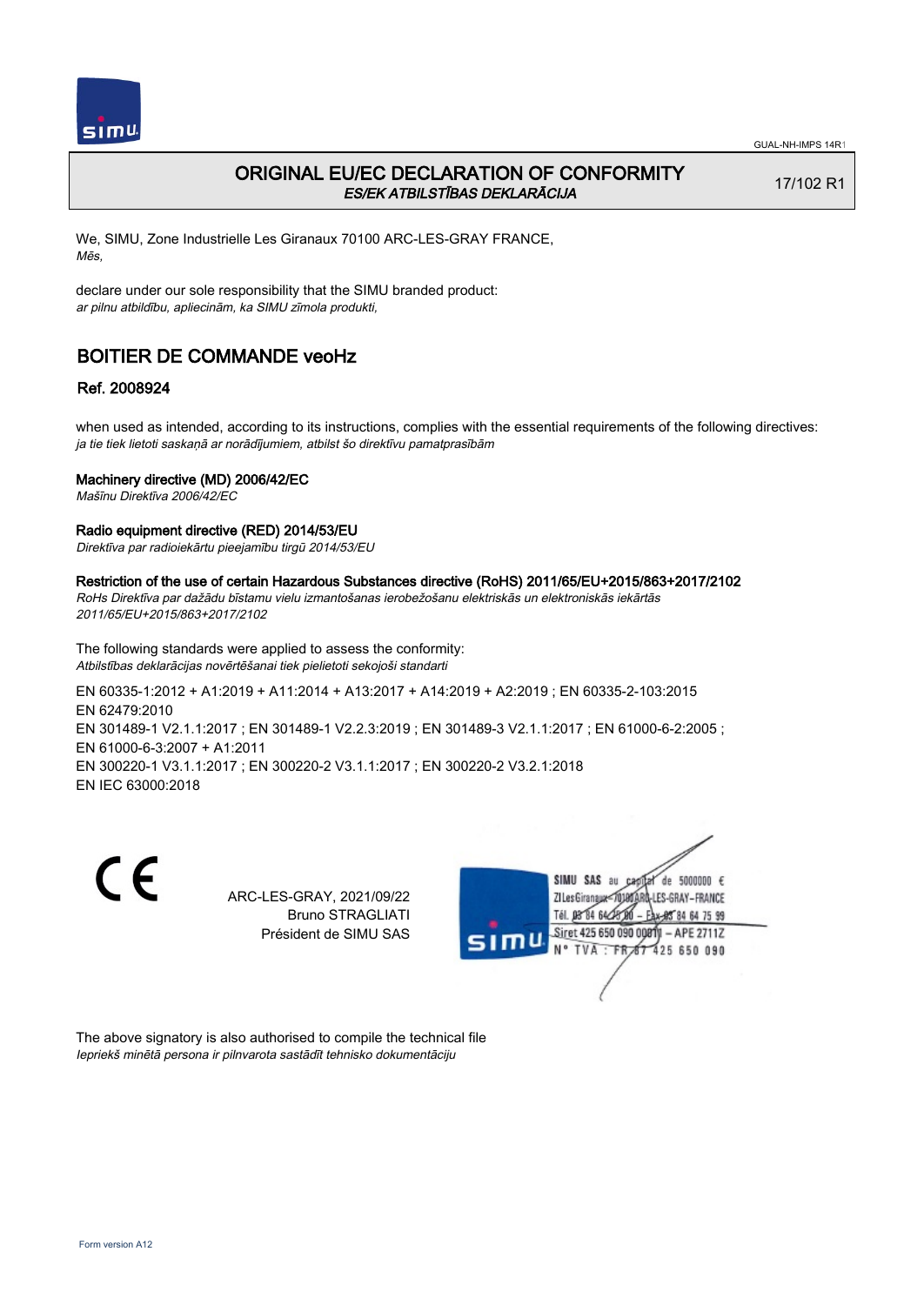

GUAL-NH-IMPS 14R1

# ORIGINAL EU/EC DECLARATION OF CONFORMITY OORSPRONKELIJKE EU/EG-CONFORMITEITSVERKLARING

17/102 R1

We, SIMU, Zone Industrielle Les Giranaux 70100 ARC-LES-GRAY FRANCE, Wij,

declare under our sole responsibility that the SIMU branded product: verklaren op eigen verantwoordelijkheid dat het produkt van het SIMU

# BOITIER DE COMMANDE veoHz

## Ref. 2008924

when used as intended, according to its instructions, complies with the essential requirements of the following directives: wanneer gebruikt voor de juiste toepassing voldoet aan de essentiële eisen van de volgende richtlijnen

## Machinery directive (MD) 2006/42/EC

Machinerichtlijn 2006/42/EC

## Radio equipment directive (RED) 2014/53/EU

Richtlijn radioapparatuur 2014/53/EU

Restriction of the use of certain Hazardous Substances directive (RoHS) 2011/65/EU+2015/863+2017/2102 RoHS Richtlijn 2011/65/EU+2015/863+2017/2102

The following standards were applied to assess the conformity: De volgende referentiestandaarden worden toegepast om de overeenstemming te evalueren

EN 60335‑1:2012 + A1:2019 + A11:2014 + A13:2017 + A14:2019 + A2:2019 ; EN 60335‑2‑103:2015 EN 62479:2010 EN 301489-1 V2.1.1:2017 ; EN 301489-1 V2.2.3:2019 ; EN 301489-3 V2.1.1:2017 ; EN 61000-6-2:2005 ; EN 61000‑6‑3:2007 + A1:2011 EN 300220‑1 V3.1.1:2017 ; EN 300220‑2 V3.1.1:2017 ; EN 300220‑2 V3.2.1:2018 EN IEC 63000:2018

C E

ARC-LES-GRAY, 2021/09/22 Bruno STRAGLIATI Président de SIMU SAS



The above signatory is also authorised to compile the technical file De bovengenoemde persoon is ook bevoegd om het technisch dossier samen te stellen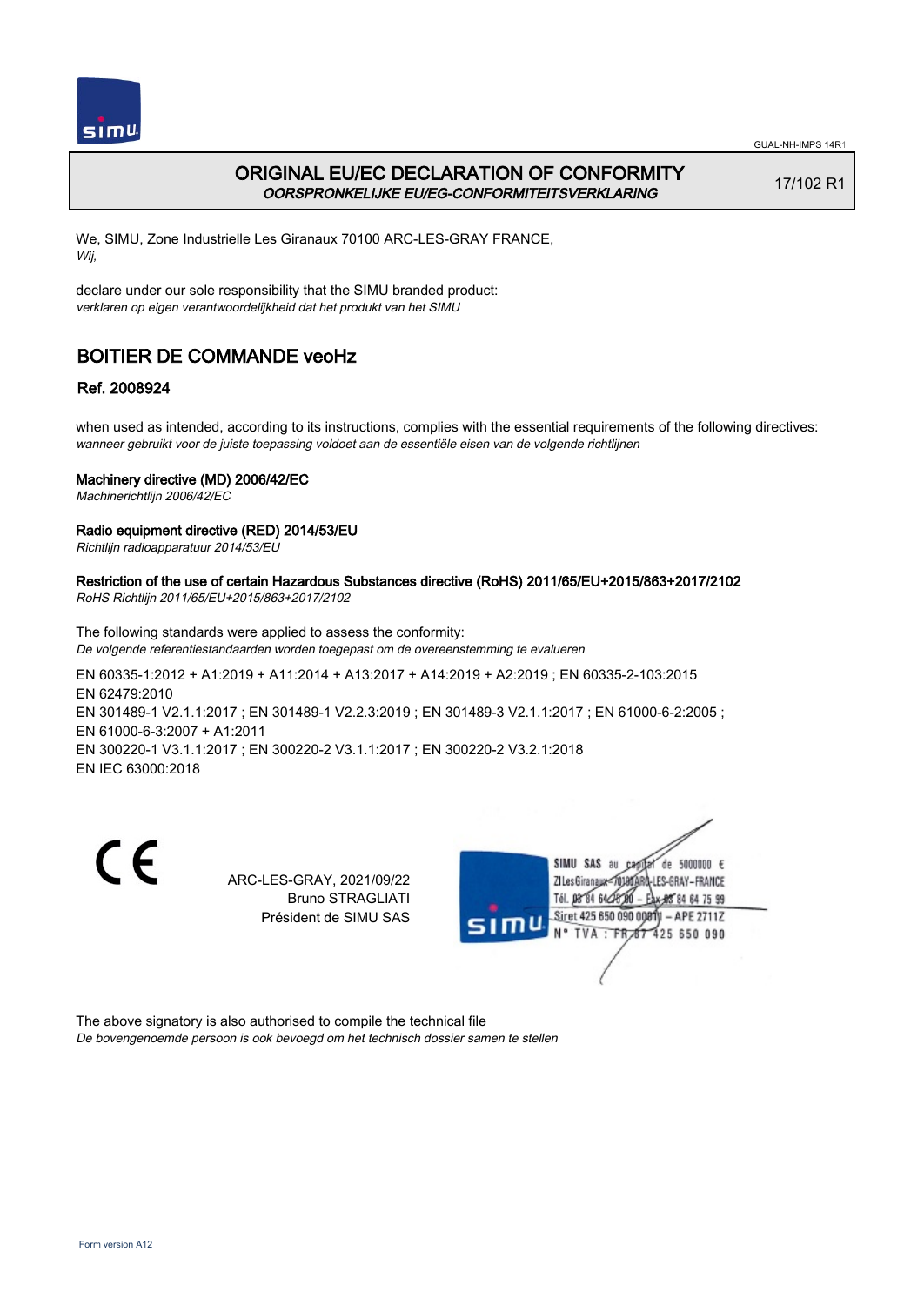

# ORIGINAL EU/EC DECLARATION OF CONFORMITY ORIGINAL EU / CE - ERKLÆRING

17/102 R1

We, SIMU, Zone Industrielle Les Giranaux 70100 ARC-LES-GRAY FRANCE, Vi,

declare under our sole responsibility that the SIMU branded product: erklærer under vårt eneansvar at SIMU merket produkt

# BOITIER DE COMMANDE veoHz

## Ref. 2008924

when used as intended, according to its instructions, complies with the essential requirements of the following directives: når de brukes som forutsatt, i henhold til sin instruks, i samsvar med de grunnlegende kravene i følgende direktiver

### Machinery directive (MD) 2006/42/EC

Maskindirektivet 2006/42/EC

### Radio equipment directive (RED) 2014/53/EU

Radioutstyr direktivet 2014/53/EU

Restriction of the use of certain Hazardous Substances directive (RoHS) 2011/65/EU+2015/863+2017/2102 RoHS-direktivet 2011/65/EU+2015/863+2017/2102

The following standards were applied to assess the conformity: Følgende referansestandarder ble brukt for å vurdere samsvar

EN 60335‑1:2012 + A1:2019 + A11:2014 + A13:2017 + A14:2019 + A2:2019 ; EN 60335‑2‑103:2015 EN 62479:2010 EN 301489-1 V2.1.1:2017 ; EN 301489-1 V2.2.3:2019 ; EN 301489-3 V2.1.1:2017 ; EN 61000-6-2:2005 ; EN 61000‑6‑3:2007 + A1:2011 EN 300220‑1 V3.1.1:2017 ; EN 300220‑2 V3.1.1:2017 ; EN 300220‑2 V3.2.1:2018 EN IEC 63000:2018

C E

ARC-LES-GRAY, 2021/09/22 Bruno STRAGLIATI Président de SIMU SAS



The above signatory is also authorised to compile the technical file Ovennevnte underskrevet fullmakt til å utarbeide den tekniske dokumentasjonen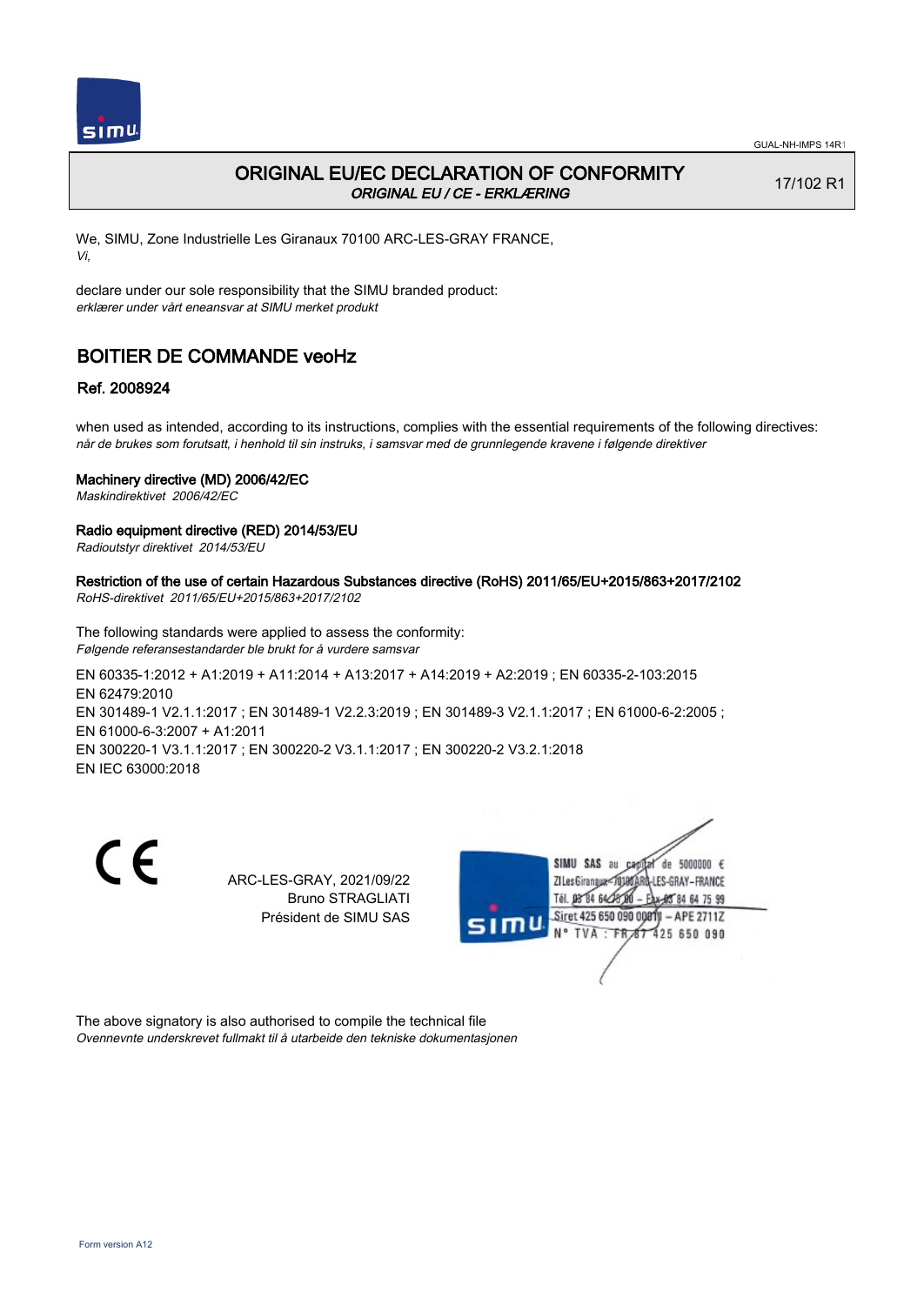

# ORIGINAL EU/EC DECLARATION OF CONFORMITY ORYGINALNA DEKLARACJA ZGODNOŚCI UE/WE

17/102 R1

We, SIMU, Zone Industrielle Les Giranaux 70100 ARC-LES-GRAY FRANCE, My,

declare under our sole responsibility that the SIMU branded product: deklarujemy z pełną odpowiedzialnością, że produkt oznaczony marką SIMU

# BOITIER DE COMMANDE veoHz

## Ref. 2008924

when used as intended, according to its instructions, complies with the essential requirements of the following directives: gdy jest używany zgodnie z przeznaczeniem i instrukcjami, spełnia podstawowe wymagania następujących Dyrektyw

### Machinery directive (MD) 2006/42/EC

Dyrektywa maszynowa 2006/42/EC

### Radio equipment directive (RED) 2014/53/EU

Dyrektywa o urządzeniach radiowych 2014/53/EU

#### Restriction of the use of certain Hazardous Substances directive (RoHS) 2011/65/EU+2015/863+2017/2102 Dyrektywa RoHS 2011/65/EU+2015/863+2017/2102

The following standards were applied to assess the conformity: Do oceny zgodności zostały zastosowane następujące normy

EN 60335‑1:2012 + A1:2019 + A11:2014 + A13:2017 + A14:2019 + A2:2019 ; EN 60335‑2‑103:2015 EN 62479:2010 EN 301489-1 V2.1.1:2017 ; EN 301489-1 V2.2.3:2019 ; EN 301489-3 V2.1.1:2017 ; EN 61000-6-2:2005 ; EN 61000‑6‑3:2007 + A1:2011 EN 300220‑1 V3.1.1:2017 ; EN 300220‑2 V3.1.1:2017 ; EN 300220‑2 V3.2.1:2018 EN IEC 63000:2018

C E

ARC-LES-GRAY, 2021/09/22 Bruno STRAGLIATI Président de SIMU SAS



The above signatory is also authorised to compile the technical file Osoba wskazana powyżej jest również upoważniony do przygotowania dokumentacji technicznej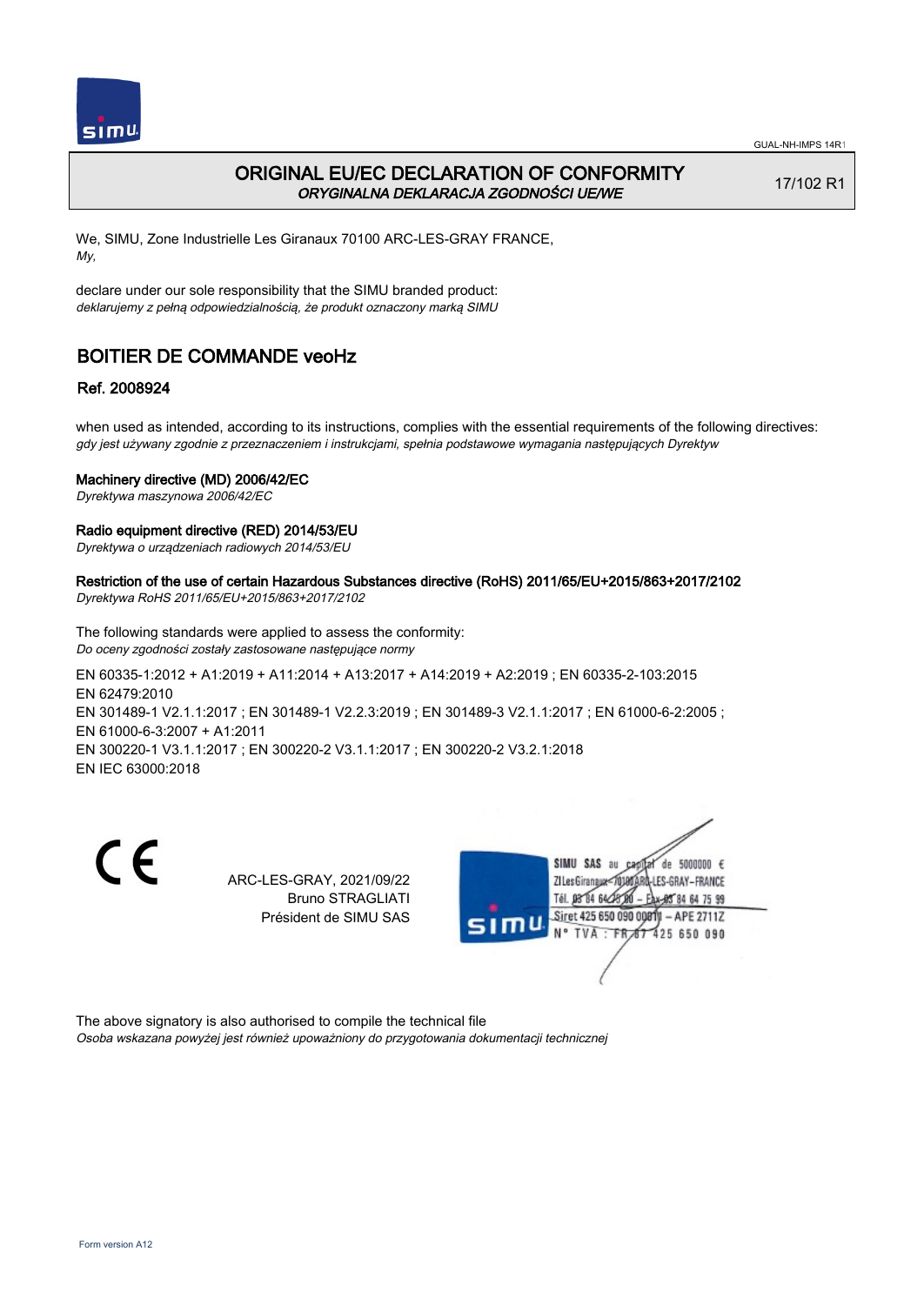

# ORIGINAL EU/EC DECLARATION OF CONFORMITY DECLARAÇÃO UE/CE DE CONFORMIDADE ORIGINAL

17/102 R1

We, SIMU, Zone Industrielle Les Giranaux 70100 ARC-LES-GRAY FRANCE, Nós,

declare under our sole responsibility that the SIMU branded product: declaramos sob nossa única responsabilidade que o dispositivo marca SIMU

# BOITIER DE COMMANDE veoHz

## Ref. 2008924

when used as intended, according to its instructions, complies with the essential requirements of the following directives: Quando utilizado de acordo com sua a aplicação, segundo as suas instruções, cumpre os requisitos essenciais das seguintes diretivas

### Machinery directive (MD) 2006/42/EC

Diretiva Máquinas 2006/42/EC

### Radio equipment directive (RED) 2014/53/EU

Diretiva equipamentos de rádio 2014/53/EU

#### Restriction of the use of certain Hazardous Substances directive (RoHS) 2011/65/EU+2015/863+2017/2102 Diretiva RoHS 2011/65/EU+2015/863+2017/2102

The following standards were applied to assess the conformity: As normas de referência apresentadas em seguida foram aplicadas para avaliar a conformidade

EN 60335‑1:2012 + A1:2019 + A11:2014 + A13:2017 + A14:2019 + A2:2019 ; EN 60335‑2‑103:2015 EN 62479:2010 EN 301489-1 V2.1.1:2017 ; EN 301489-1 V2.2.3:2019 ; EN 301489-3 V2.1.1:2017 ; EN 61000-6-2:2005 ; EN 61000‑6‑3:2007 + A1:2011 EN 300220‑1 V3.1.1:2017 ; EN 300220‑2 V3.1.1:2017 ; EN 300220‑2 V3.2.1:2018 EN IEC 63000:2018



ARC-LES-GRAY, 2021/09/22 Bruno STRAGLIATI Président de SIMU SAS



The above signatory is also authorised to compile the technical file A pessoa nomeada acima também está autorizada a compilar o processo técnico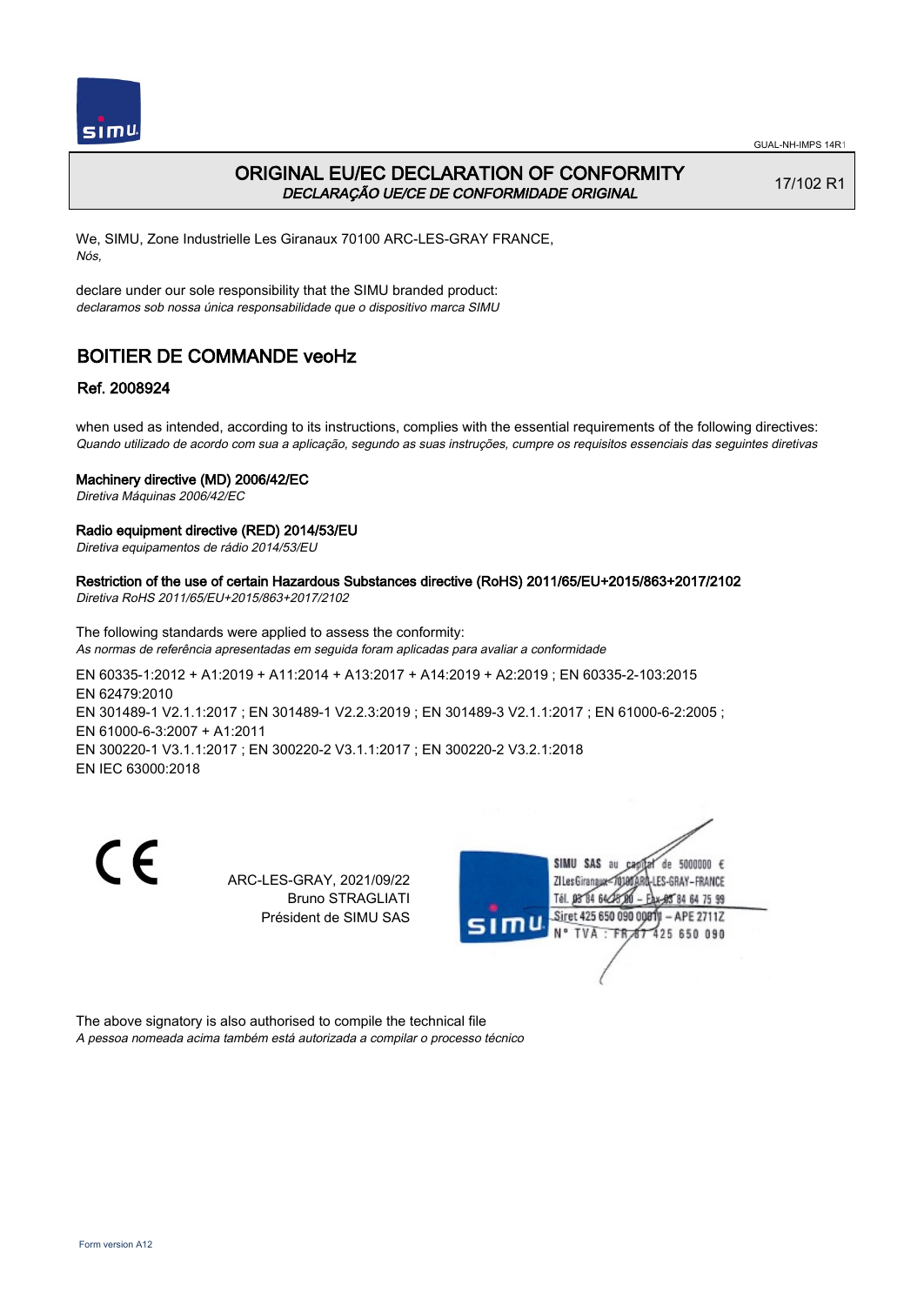

# ORIGINAL EU/EC DECLARATION OF CONFORMITY ORIGINAL EU/EC DECLARAIE DE CONFORMITATE

17/102 R1

We, SIMU, Zone Industrielle Les Giranaux 70100 ARC-LES-GRAY FRANCE, Noi,

declare under our sole responsibility that the SIMU branded product: declarăm pe propria răspundere că produsele marca SIMU

# BOITIER DE COMMANDE veoHz

## Ref. 2008924

when used as intended, according to its instructions, complies with the essential requirements of the following directives: utilizate conform destinaiei lor, aa cum este descris în manualul de utilizare, sunt în conformitate cu cerinele eseniale ale următoarelor directive

### Machinery directive (MD) 2006/42/EC

Directiva privind echipamentele tehnice 2006/42/EC

### Radio equipment directive (RED) 2014/53/EU

Directiva privind echipamentele radio 2014/53/EU

#### Restriction of the use of certain Hazardous Substances directive (RoHS) 2011/65/EU+2015/863+2017/2102 Directiva RoHS 2011/65/EU+2015/863+2017/2102

The following standards were applied to assess the conformity: Următoarele standarde de referină au fost aplicate pentru respectarea conformităii

EN 60335‑1:2012 + A1:2019 + A11:2014 + A13:2017 + A14:2019 + A2:2019 ; EN 60335‑2‑103:2015 EN 62479:2010 EN 301489‑1 V2.1.1:2017 ; EN 301489‑1 V2.2.3:2019 ; EN 301489‑3 V2.1.1:2017 ; EN 61000‑6‑2:2005 ; EN 61000‑6‑3:2007 + A1:2011 EN 300220‑1 V3.1.1:2017 ; EN 300220‑2 V3.1.1:2017 ; EN 300220‑2 V3.2.1:2018 EN IEC 63000:2018

 $\epsilon$ 

ARC-LES-GRAY, 2021/09/22 Bruno STRAGLIATI Président de SIMU SAS



The above signatory is also authorised to compile the technical file Semnatarul de mai sus este, de asemenea, autorizat să întocmească dosarul tehnic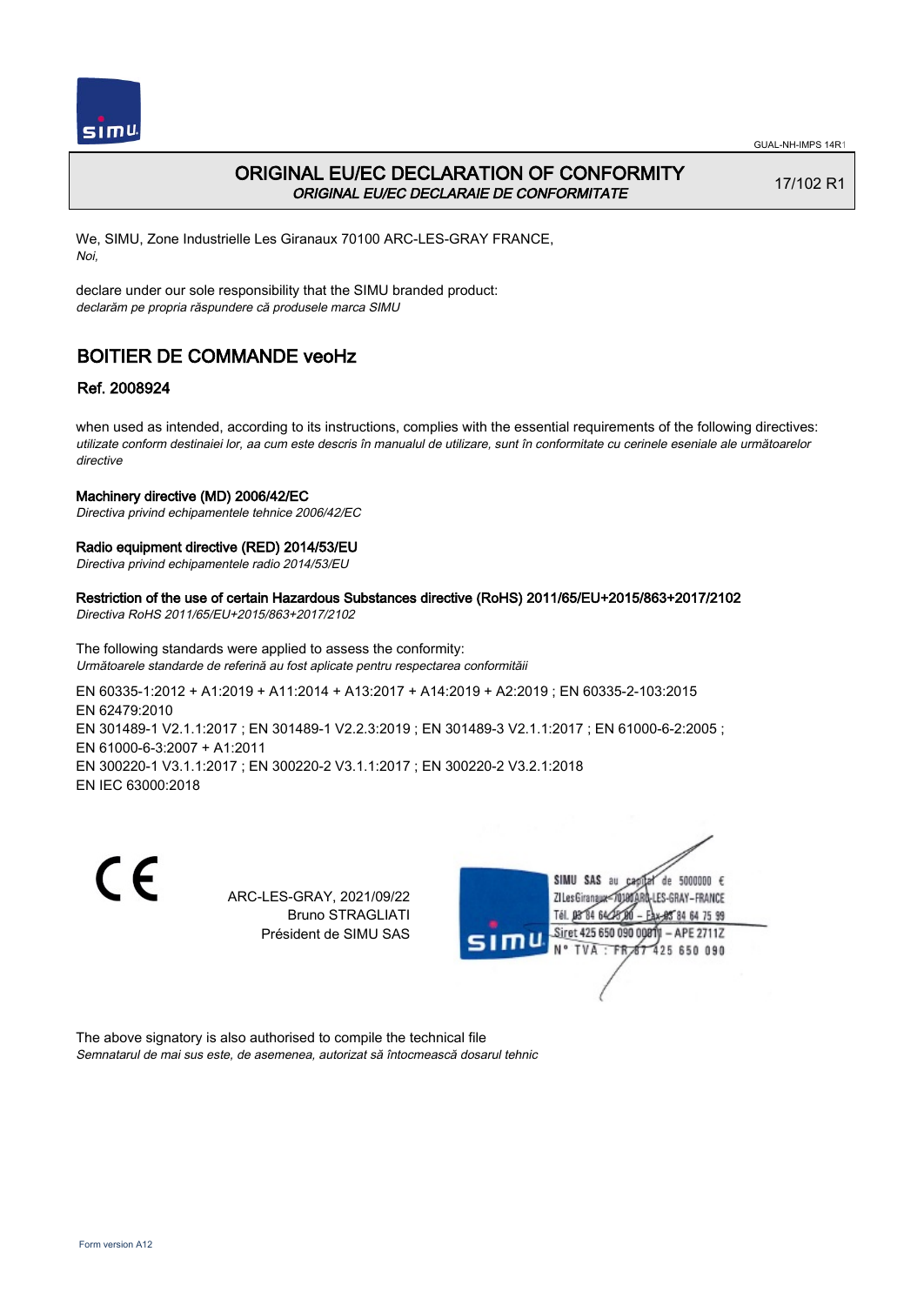

GUAL-NH-IMPS 14R1

# ORIGINAL EU/EC DECLARATION OF CONFORMITY ORIGINAL EU/EG-FÖRSÄKRAN OM ÖVERENSSTÄMMELSE

17/102 R1

We, SIMU, Zone Industrielle Les Giranaux 70100 ARC-LES-GRAY FRANCE, Vi,

declare under our sole responsibility that the SIMU branded product: försäkrar på eget ansvar att produkten av varumärket SIMU

# BOITIER DE COMMANDE veoHz

## Ref. 2008924

when used as intended, according to its instructions, complies with the essential requirements of the following directives: uppfyller de grundläggande kraven i följande direktiv när den används på det sätt som avses, i enlighet med bruksanvisningen

## Machinery directive (MD) 2006/42/EC

Maskindirektivet 2006/42/EC

## Radio equipment directive (RED) 2014/53/EU

Direktivet om radioutrustning 2014/53/EU

Restriction of the use of certain Hazardous Substances directive (RoHS) 2011/65/EU+2015/863+2017/2102 RoHS-direktivet 2011/65/EU+2015/863+2017/2102

The following standards were applied to assess the conformity: Följande referensnormer har tillämpats för att göra en bedömning av överensstämmelsen

EN 60335‑1:2012 + A1:2019 + A11:2014 + A13:2017 + A14:2019 + A2:2019 ; EN 60335‑2‑103:2015 EN 62479:2010 EN 301489-1 V2.1.1:2017 ; EN 301489-1 V2.2.3:2019 ; EN 301489-3 V2.1.1:2017 ; EN 61000-6-2:2005 ; EN 61000‑6‑3:2007 + A1:2011 EN 300220‑1 V3.1.1:2017 ; EN 300220‑2 V3.1.1:2017 ; EN 300220‑2 V3.2.1:2018 EN IEC 63000:2018

C E

ARC-LES-GRAY, 2021/09/22 Bruno STRAGLIATI Président de SIMU SAS



The above signatory is also authorised to compile the technical file Den person som anges ovan är också behörig att ställa samman den tekniska dokumentationen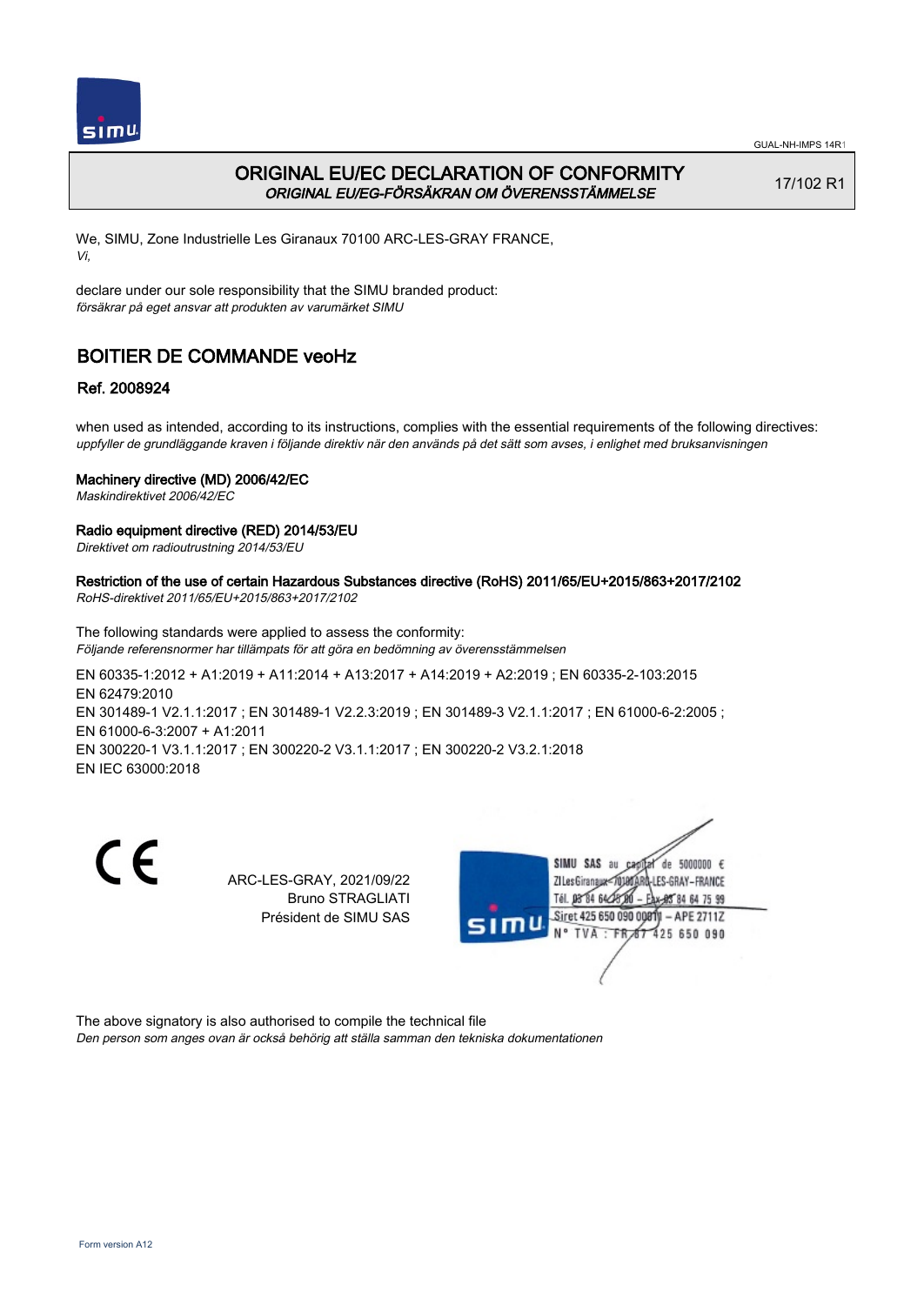

## ORIGINAL EU/EC DECLARATION OF CONFORMITY ORIGINÁLNE VYHLÁSENIE EU/ES O ZHODE

17/102 R1

We, SIMU, Zone Industrielle Les Giranaux 70100 ARC-LES-GRAY FRANCE, My,

declare under our sole responsibility that the SIMU branded product: vyhlasujeme na svoju výlučnú zodpovednosť, že výrobok značky SIMU

# BOITIER DE COMMANDE veoHz

## Ref. 2008924

when used as intended, according to its instructions, complies with the essential requirements of the following directives: ak je používaný v súlade s účelom použitia a s návodom, spĺňa základné požiadavky týchto smerníc

### Machinery directive (MD) 2006/42/EC

Smernica o strojových zariadeniach 2006/42/EC

### Radio equipment directive (RED) 2014/53/EU

Smernica o sprístupňovaniu rádiových zariadení na trhu 2014/53/EU

#### Restriction of the use of certain Hazardous Substances directive (RoHS) 2011/65/EU+2015/863+2017/2102

Smernica o obmedzení používania určitých nebezpečných látok v elektrických a elektronických zariadeniach 2011/65/EU+2015/863+2017/2102

The following standards were applied to assess the conformity: Pre posúdenie zhody boli použité následujúce normy

EN 60335‑1:2012 + A1:2019 + A11:2014 + A13:2017 + A14:2019 + A2:2019 ; EN 60335‑2‑103:2015 EN 62479:2010 EN 301489‑1 V2.1.1:2017 ; EN 301489‑1 V2.2.3:2019 ; EN 301489‑3 V2.1.1:2017 ; EN 61000‑6‑2:2005 ; EN 61000‑6‑3:2007 + A1:2011 EN 300220‑1 V3.1.1:2017 ; EN 300220‑2 V3.1.1:2017 ; EN 300220‑2 V3.2.1:2018 EN IEC 63000:2018

 $\epsilon$ 

ARC-LES-GRAY, 2021/09/22 Bruno STRAGLIATI Président de SIMU SAS



The above signatory is also authorised to compile the technical file uvedená osoba je tiež osoba zodpovedná za vypracovanie technickej dokumentácie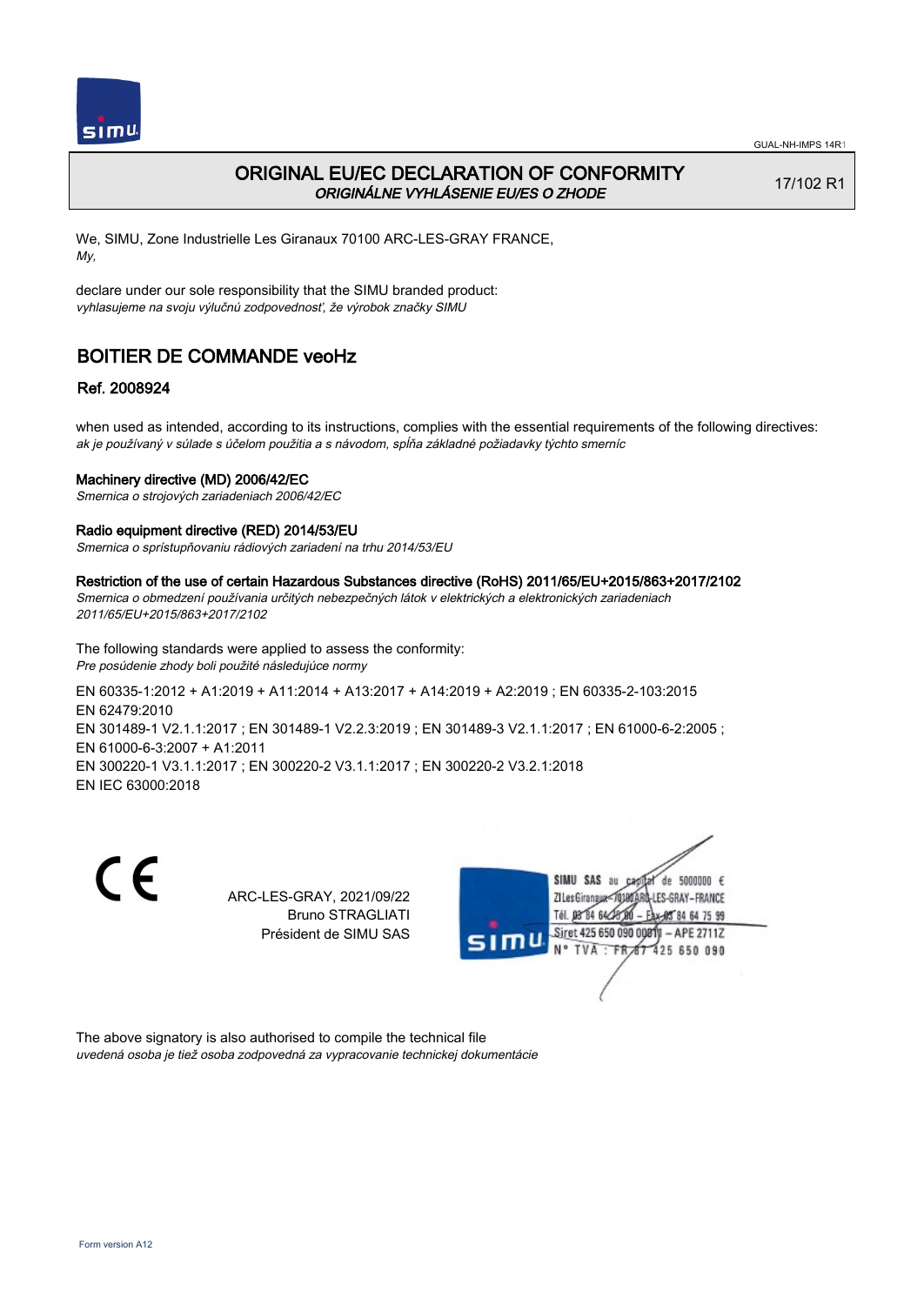

# ORIGINAL EU/EC DECLARATION OF CONFORMITY IZJAVA O SKLADNOSTI / IZJAVA O LASTNOSTIH

17/102 R1

We, SIMU, Zone Industrielle Les Giranaux 70100 ARC-LES-GRAY FRANCE, Mi,

declare under our sole responsibility that the SIMU branded product: S polno odgovornostjo izjavljamo, da izdelki blagovne znamke SIMU

# BOITIER DE COMMANDE veoHz

## Ref. 2008924

when used as intended, according to its instructions, complies with the essential requirements of the following directives: ko se uporabljajo v skladu z namembnostjo in navodili, ustrezajo bistvenim zahtevam naslednjih direktiv

### Machinery directive (MD) 2006/42/EC

Direktiva o strojih 2006/42/EC

### Radio equipment directive (RED) 2014/53/EU

Ditrektiva o Radijski opremi 2014/53/EU

Restriction of the use of certain Hazardous Substances directive (RoHS) 2011/65/EU+2015/863+2017/2102 Direktiva RoHS 2011/65/EU+2015/863+2017/2102

The following standards were applied to assess the conformity: Za preverjanje skladnosti so bili uporabljeni naslednji standardi

EN 60335‑1:2012 + A1:2019 + A11:2014 + A13:2017 + A14:2019 + A2:2019 ; EN 60335‑2‑103:2015 EN 62479:2010 EN 301489-1 V2.1.1:2017 ; EN 301489-1 V2.2.3:2019 ; EN 301489-3 V2.1.1:2017 ; EN 61000-6-2:2005 ; EN 61000‑6‑3:2007 + A1:2011 EN 300220‑1 V3.1.1:2017 ; EN 300220‑2 V3.1.1:2017 ; EN 300220‑2 V3.2.1:2018 EN IEC 63000:2018

C E

ARC-LES-GRAY, 2021/09/22 Bruno STRAGLIATI Président de SIMU SAS



The above signatory is also authorised to compile the technical file Podpisnik, naveden zgoraj, je pooblaščen tudi za pripravo tehnične dokumentacije